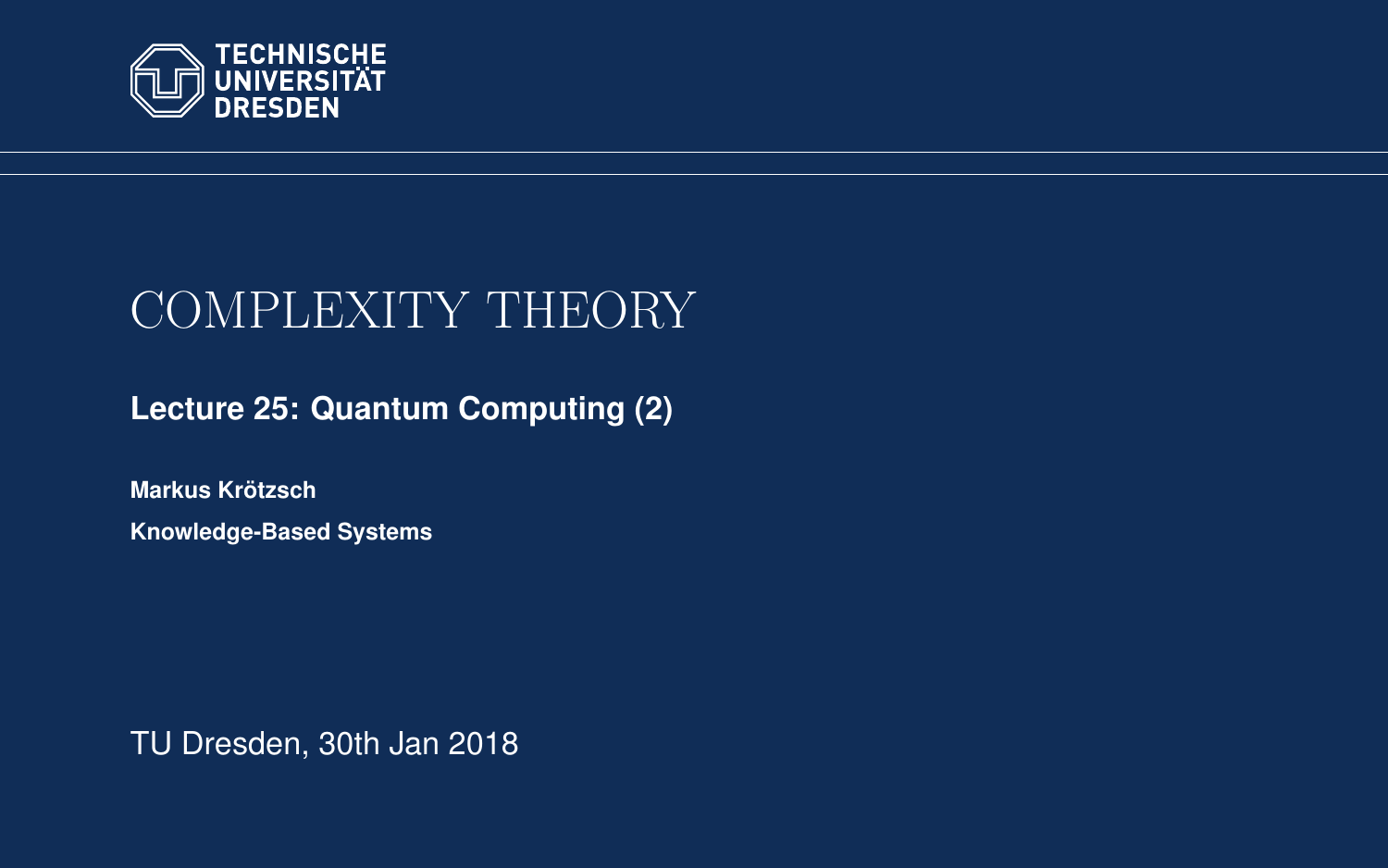## Quantum computing

Quantum computing currently is our main hope for building physical computers that may in some cases perform exponentially better than deterministic Turing machines.

- Quantum computers exploit the rules of Quantum Mechanics
- Constructing a real quantum computer is an open engineering challenge of high complexity
- The properties of such computers, however, can be studied with relatively simple mathematical tools, and without any of the underlying physical interpretations of the theory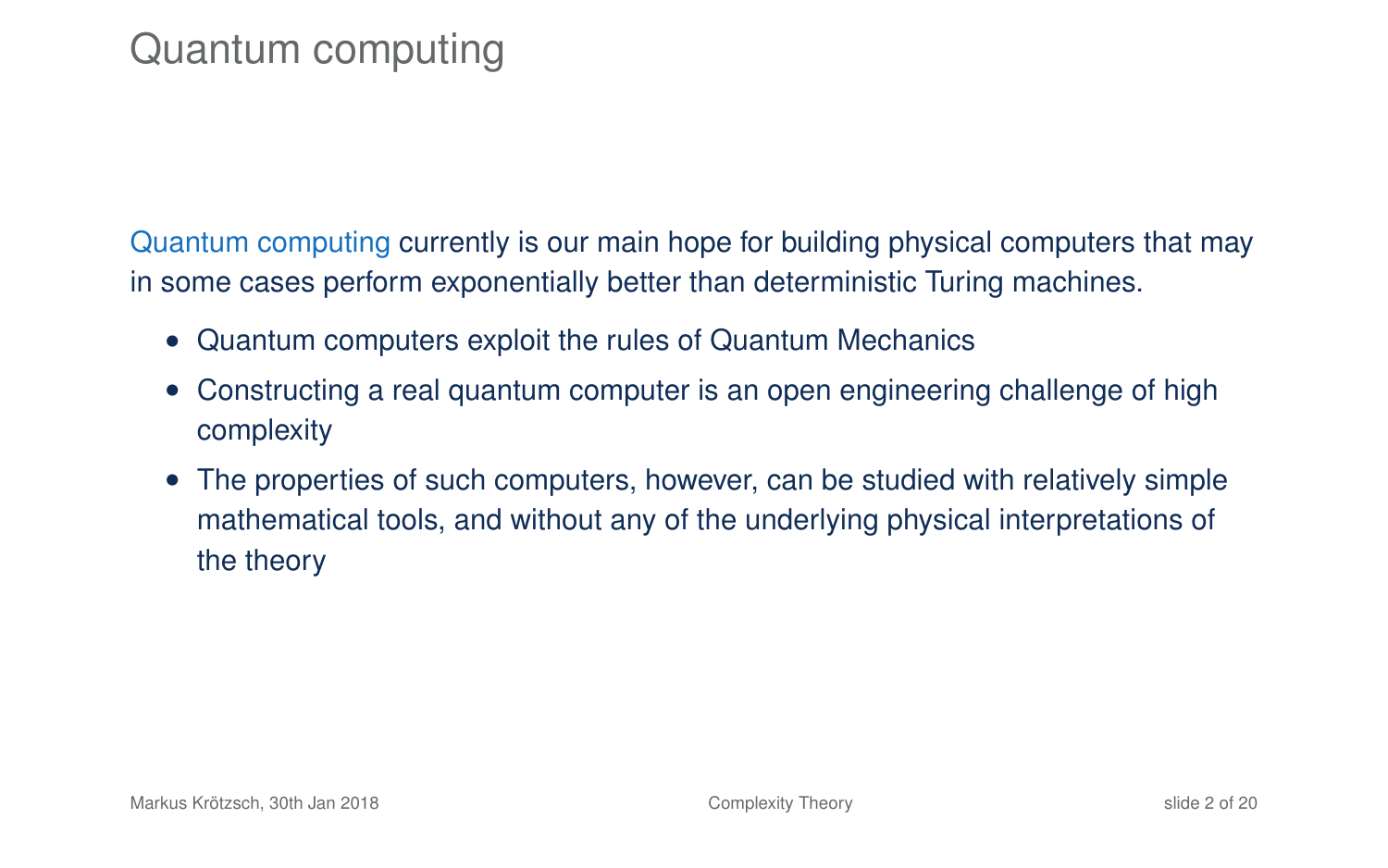## Review: The Quantum World

The following mathematical abstraction delineates the basis for using Quantum Mechanics in computation:

- Quantum systems that have a measurable attribute can represent one bit of information
- Single bits can be combined into larger quantum registers of many states (representing many possible combinations of bits)
- The state of a quantum system is described by a probability distribution over its possible discrete values
- Probabilities  $p$  are represented by complex amplitudes  $q$  such that  $q^2 = p$
- Amplitude vectors of quantum states must therefore be unit vectors in the Euclidian norm (2-norm)
- Quantum systems are manipulated by linear, norm-preserving mappings on their amplitude vectors
- Such mappings can be represented by unitary matrices

### The rest is linear algebra.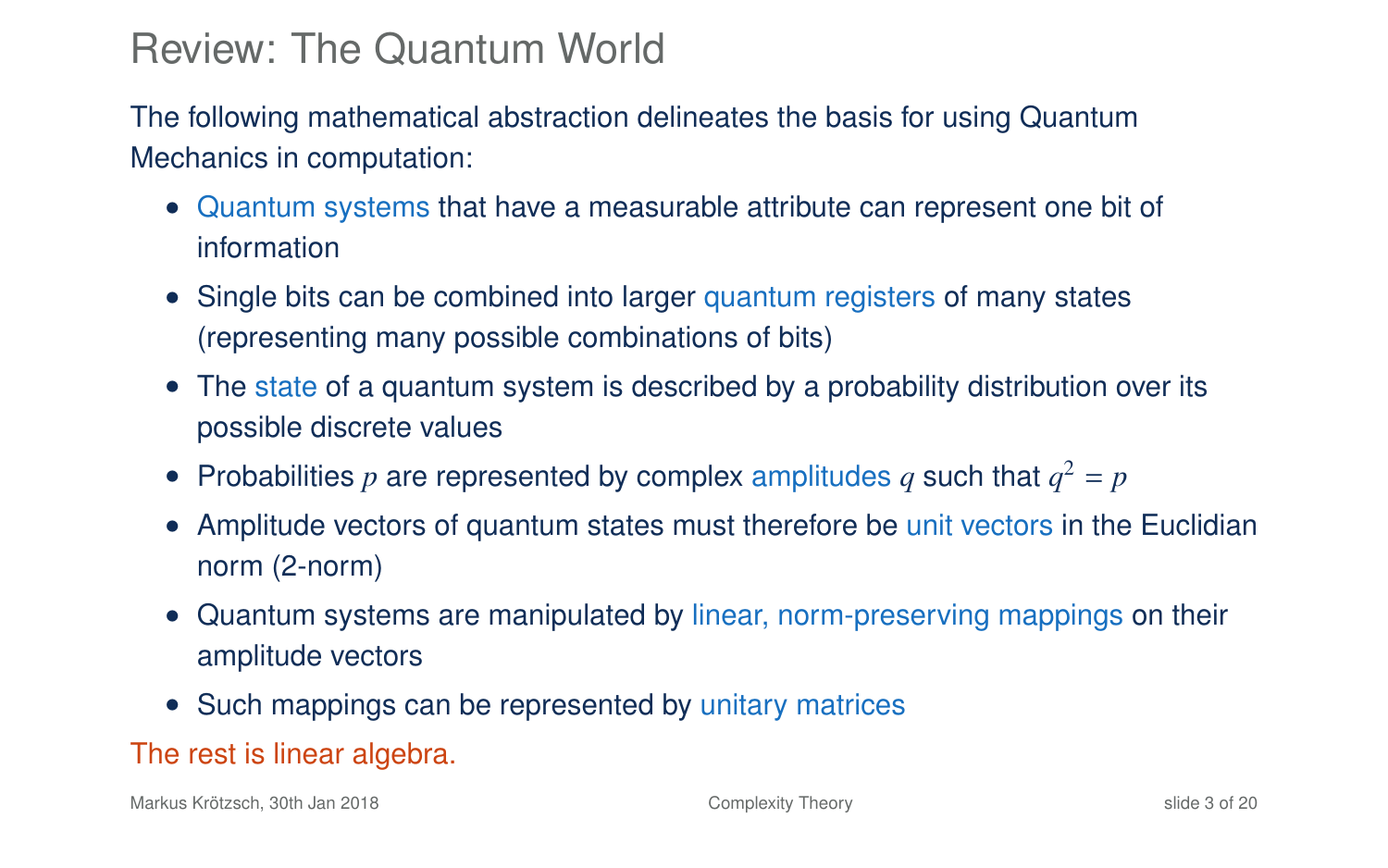## Computing with qubits

We have already defined the basic approach for representing data in registers of *m* qubits.

Which operations can we use on such data?

- Mathematically, any unitary  $2m \times 2m$  matrix can be applied
- However, operations that manipulate an arbitrary number of bits in one step are too powerful (both for practical implementation and for theoretical definition of computational power)

We therefore restrict to "local" operations, that only affect some bits within a large register.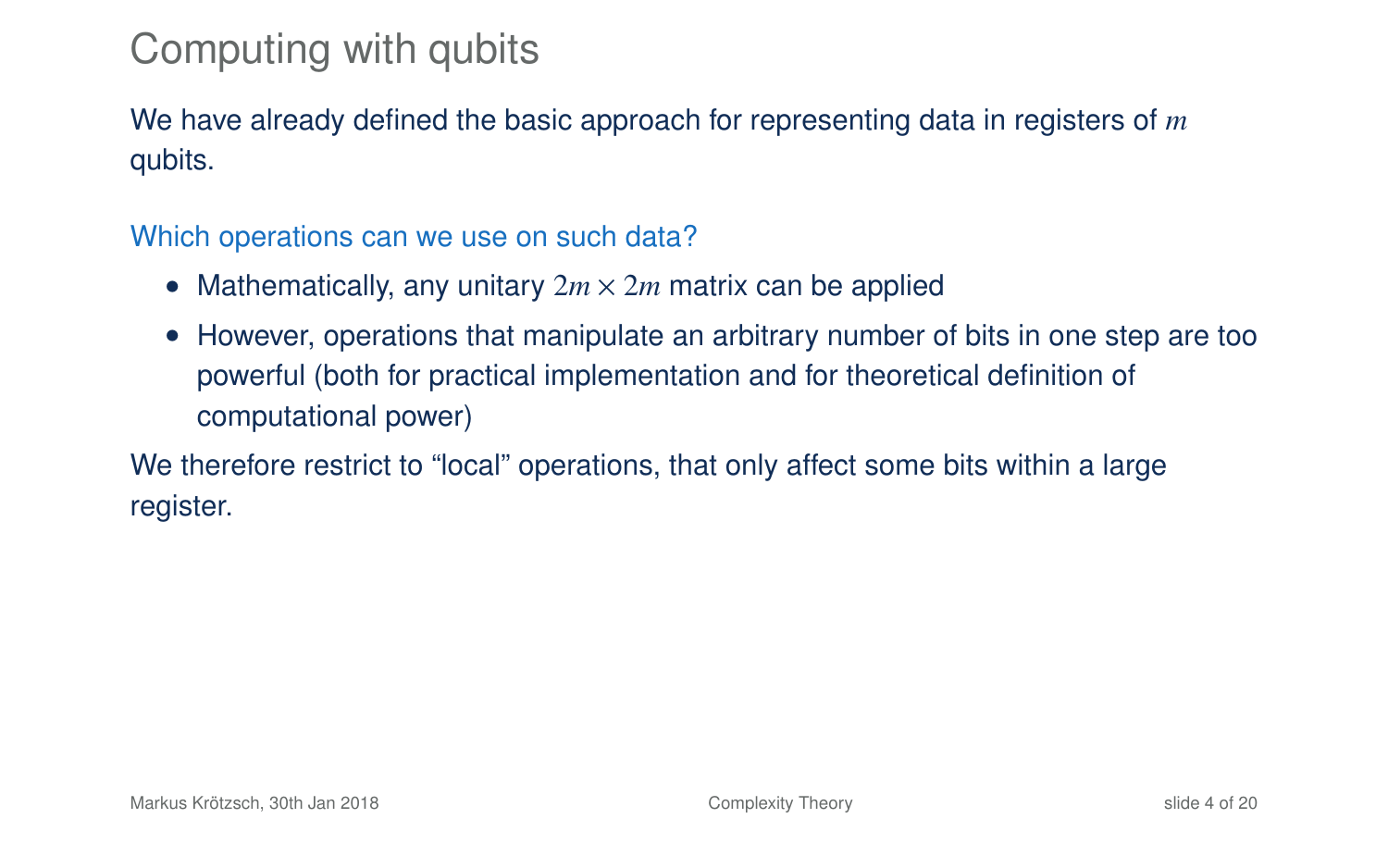## Computing with qubits

We have already defined the basic approach for representing data in registers of *m* qubits.

Which operations can we use on such data?

- Mathematically, any unitary  $2m \times 2m$  matrix can be applied
- However, operations that manipulate an arbitrary number of bits in one step are too powerful (both for practical implementation and for theoretical definition of computational power)

We therefore restrict to "local" operations, that only affect some bits within a large register.

**Making local operations global:** Given a  $2m \times 2m$  matrix A that modifies m qubits, we obtain an operation on the qubits number  $i + 1, \ldots, i + m$  in an *n* qubit register as the Kronecker product  $I_i \otimes A \otimes I_{n-i-m}$ , where  $I_k$  is the  $2k \times 2k$  identity matrix (cf. the calculations we did for the EPR Paradox).

In practice, local operations may be truly local, as they are performed on a subset of the particles of some system only. The expansion of the matrix to the state of the whole system is purely conceptual and has no physical analogy.

Markus Krötzsch, 30th Jan 2018 [Complexity Theory](#page-0-0) slide 4 of 20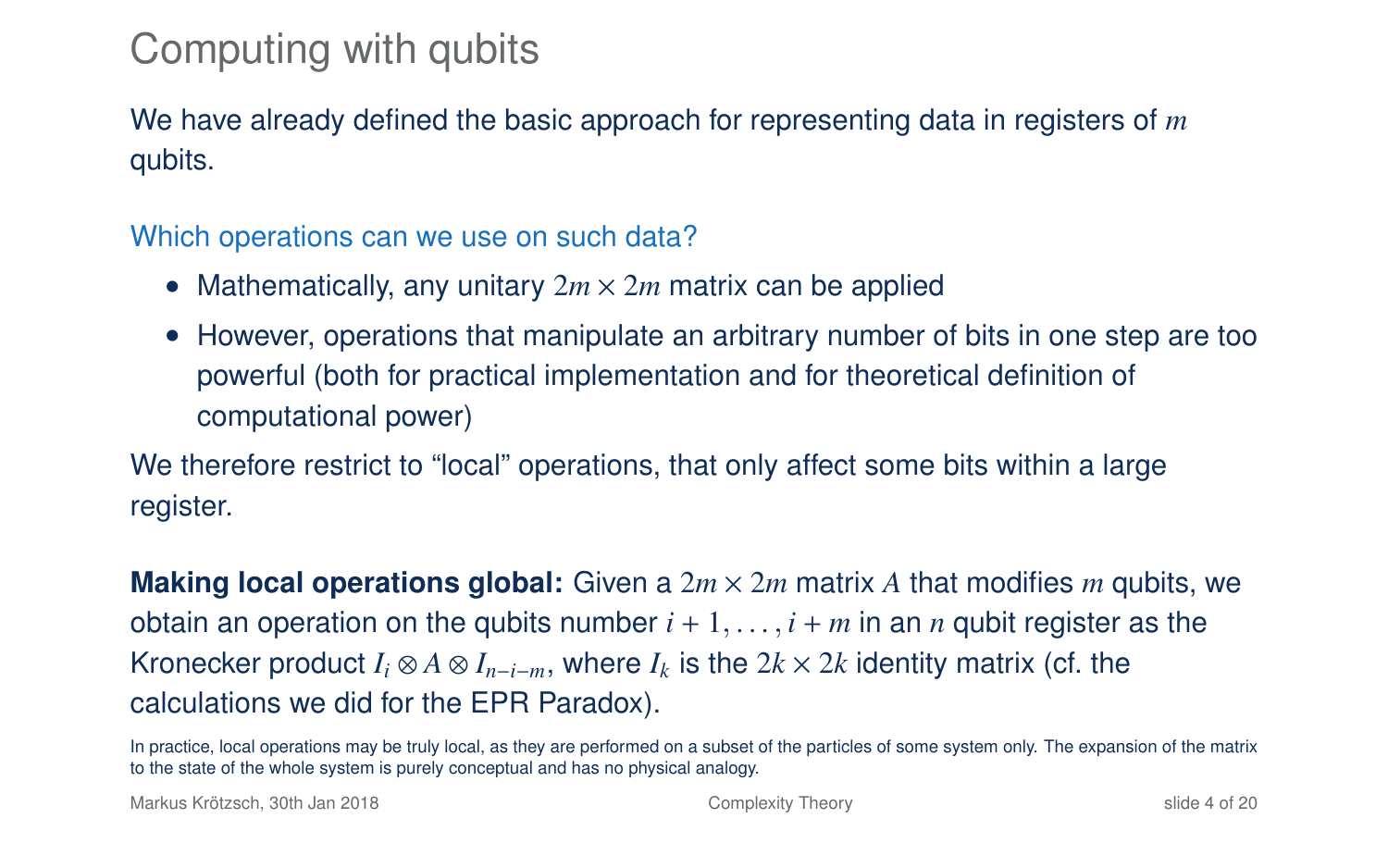• Flipping a bit (negation) can be achieved with a matrix

 $\begin{pmatrix} 0 & 1 \end{pmatrix}$  $\overline{\mathcal{C}}$ 1 0 Ι  $\cdot$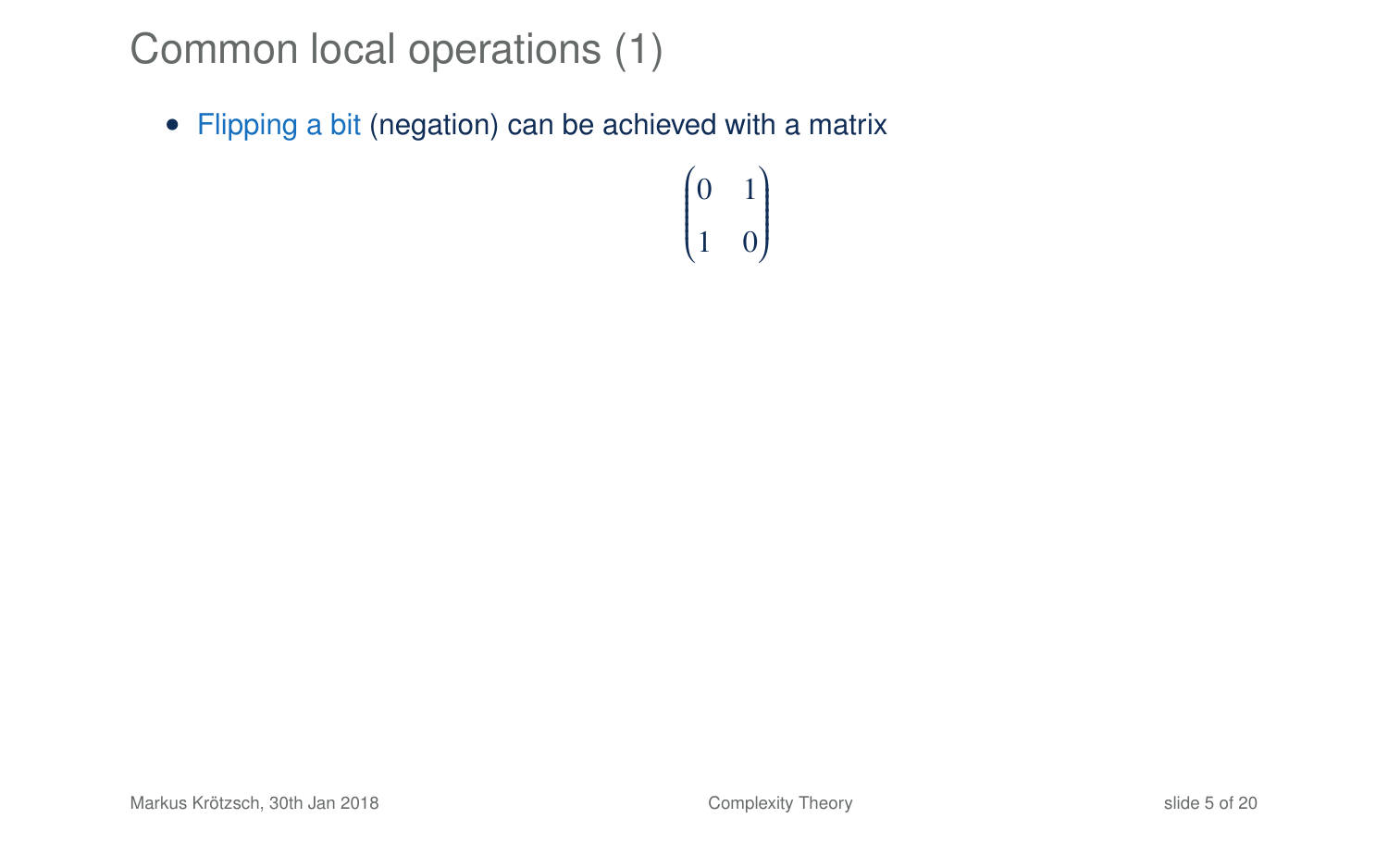• Flipping a bit (negation) can be achieved with a matrix

 $\begin{pmatrix} 0 & 1 \end{pmatrix}$  $\overline{\mathcal{C}}$ 1 0 Ι  $\cdot$ 

• Rotating a bit by  $\theta$  is achieved by

$$
\begin{pmatrix}\n\cos\theta & -\sin\theta \\
\sin\theta & \cos\theta\n\end{pmatrix}
$$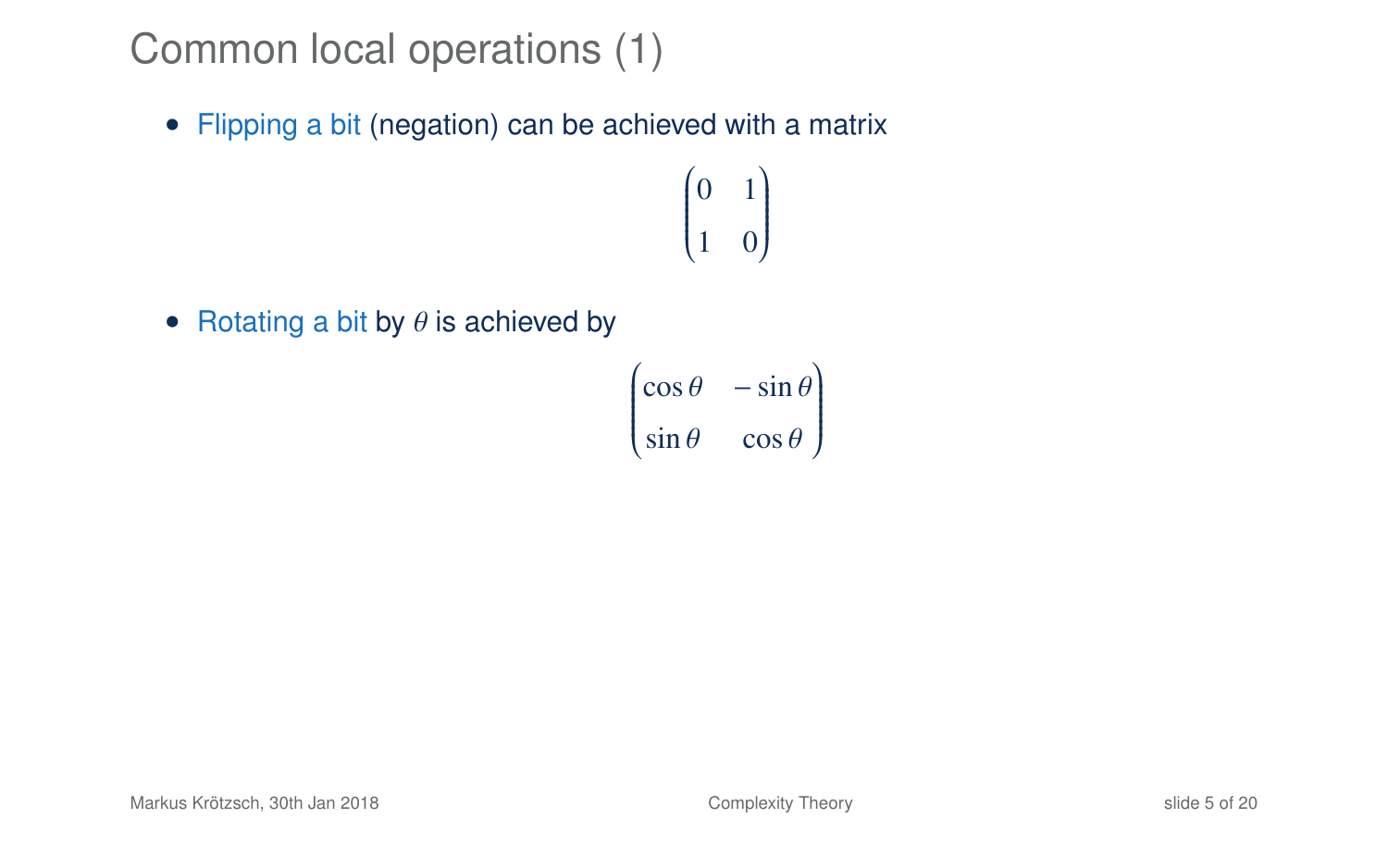• Flipping a bit (negation) can be achieved with a matrix

 $\begin{pmatrix} 0 & 1 \end{pmatrix}$  $\overline{\mathcal{C}}$ 1 0 Ι  $\cdot$ 

• Rotating a bit by  $\theta$  is achieved by

$$
\begin{pmatrix}\n\cos \theta & -\sin \theta \\
\sin \theta & \cos \theta\n\end{pmatrix}
$$

• Exchanging two bits (swap) is achieved by

$$
\begin{pmatrix}\n1 & 0 & 0 & 0 \\
0 & 0 & 1 & 0 \\
0 & 1 & 0 & 0 \\
0 & 0 & 0 & 1\n\end{pmatrix}
$$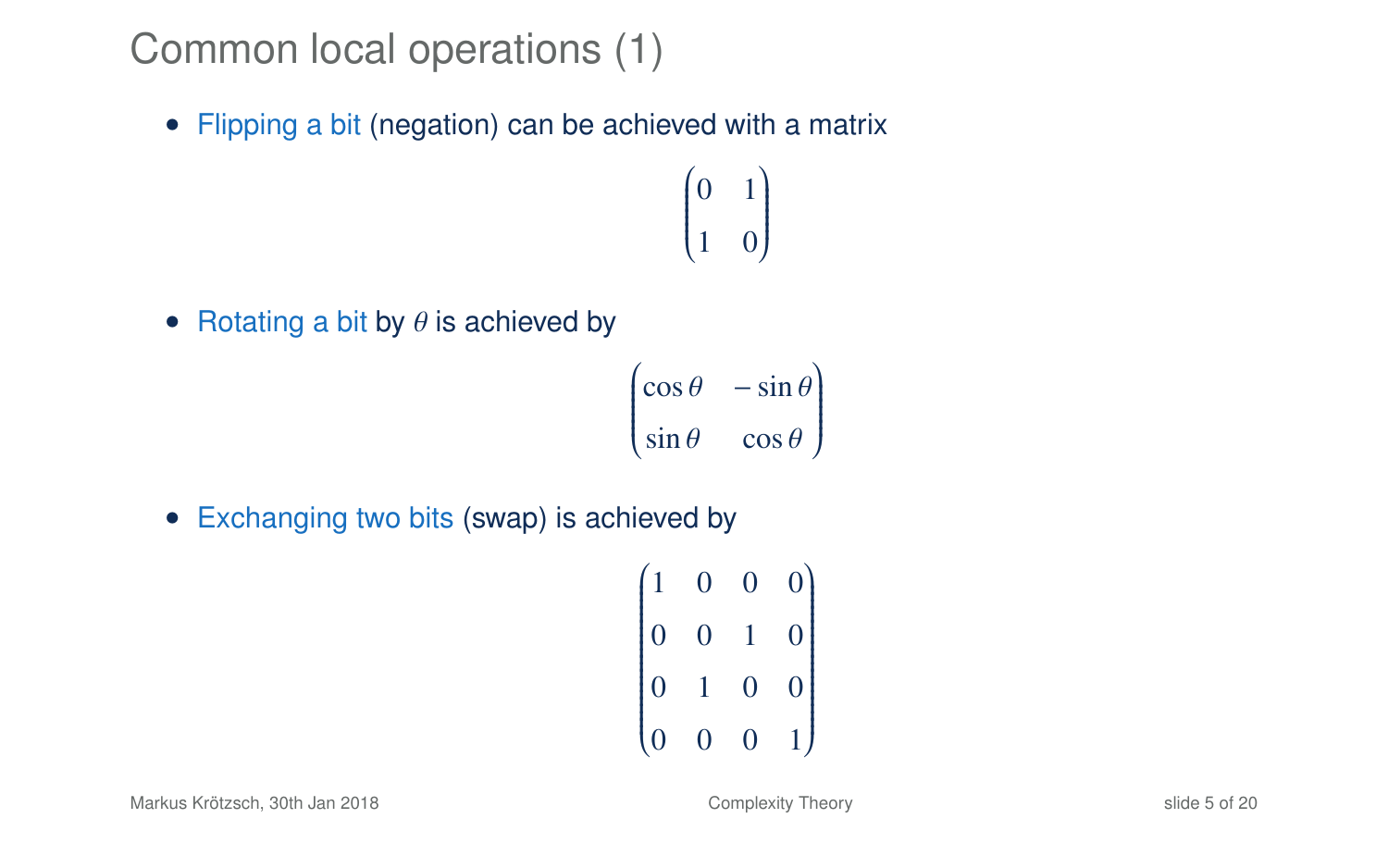• Copying a bit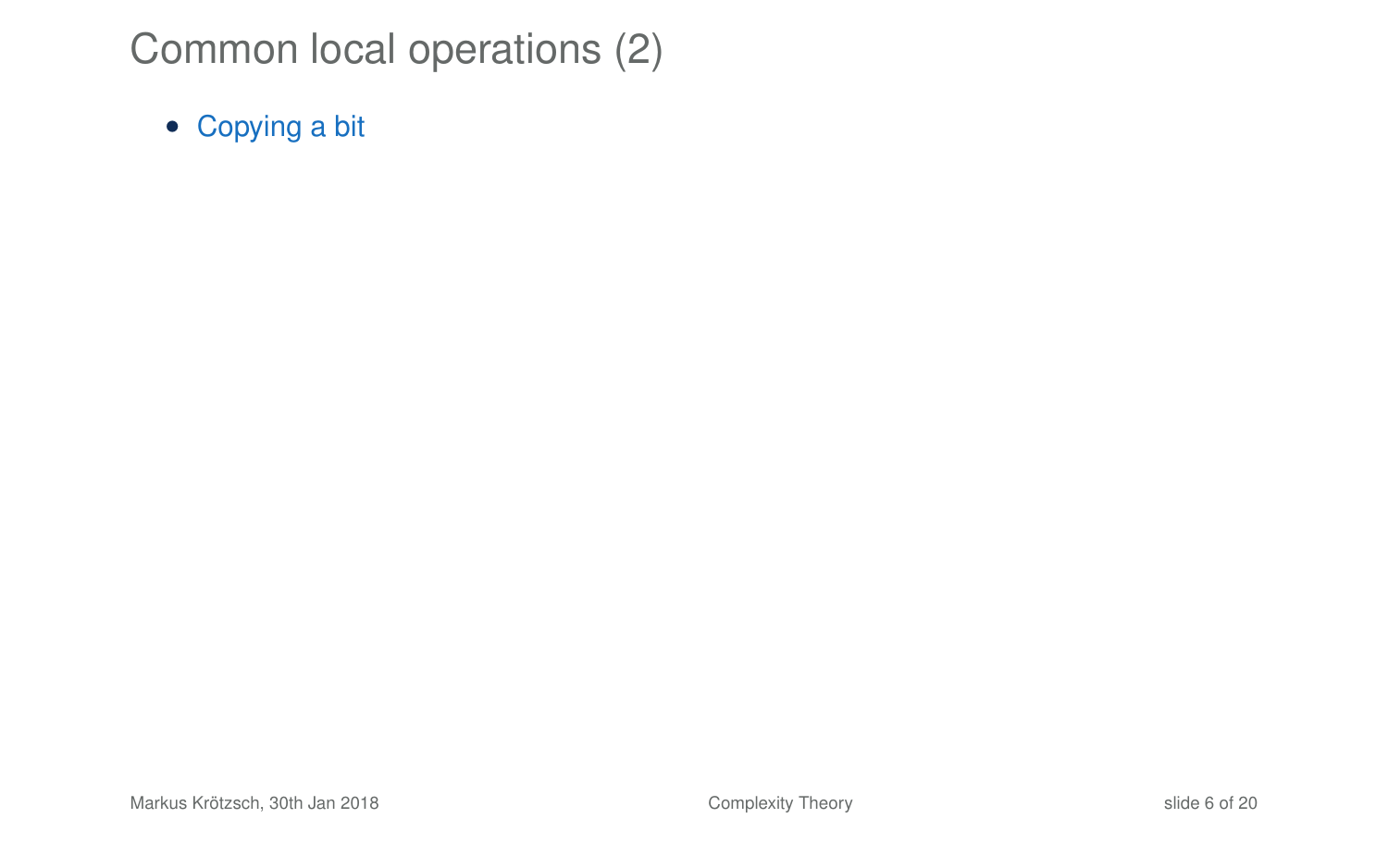• Copying a bit is impossible (no-cloning theorem)!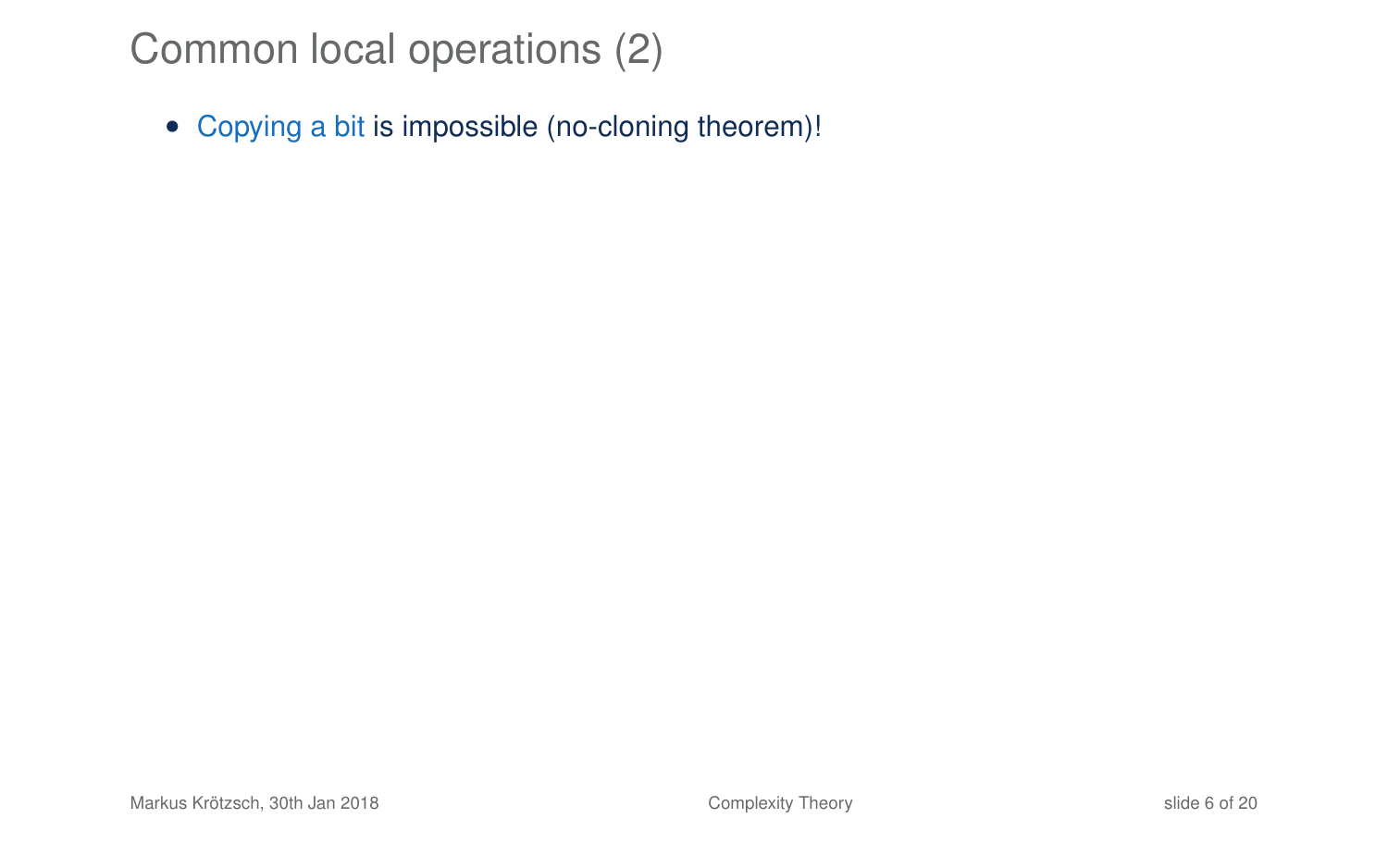- Copying a bit is impossible (no-cloning theorem)!
- Copying a bit to a new qubit that was initialised to  $|0\rangle$  is possible by implementing an operation  $|xy\rangle \mapsto |x(x \oplus y)\rangle$ , called controlled not (CNOT):

```
\begin{pmatrix} 1 & 0 & 0 & 0 \end{pmatrix}
 0 1 0 0
 0 0 0 1
 0 0 1 0
                  )
                  \int
```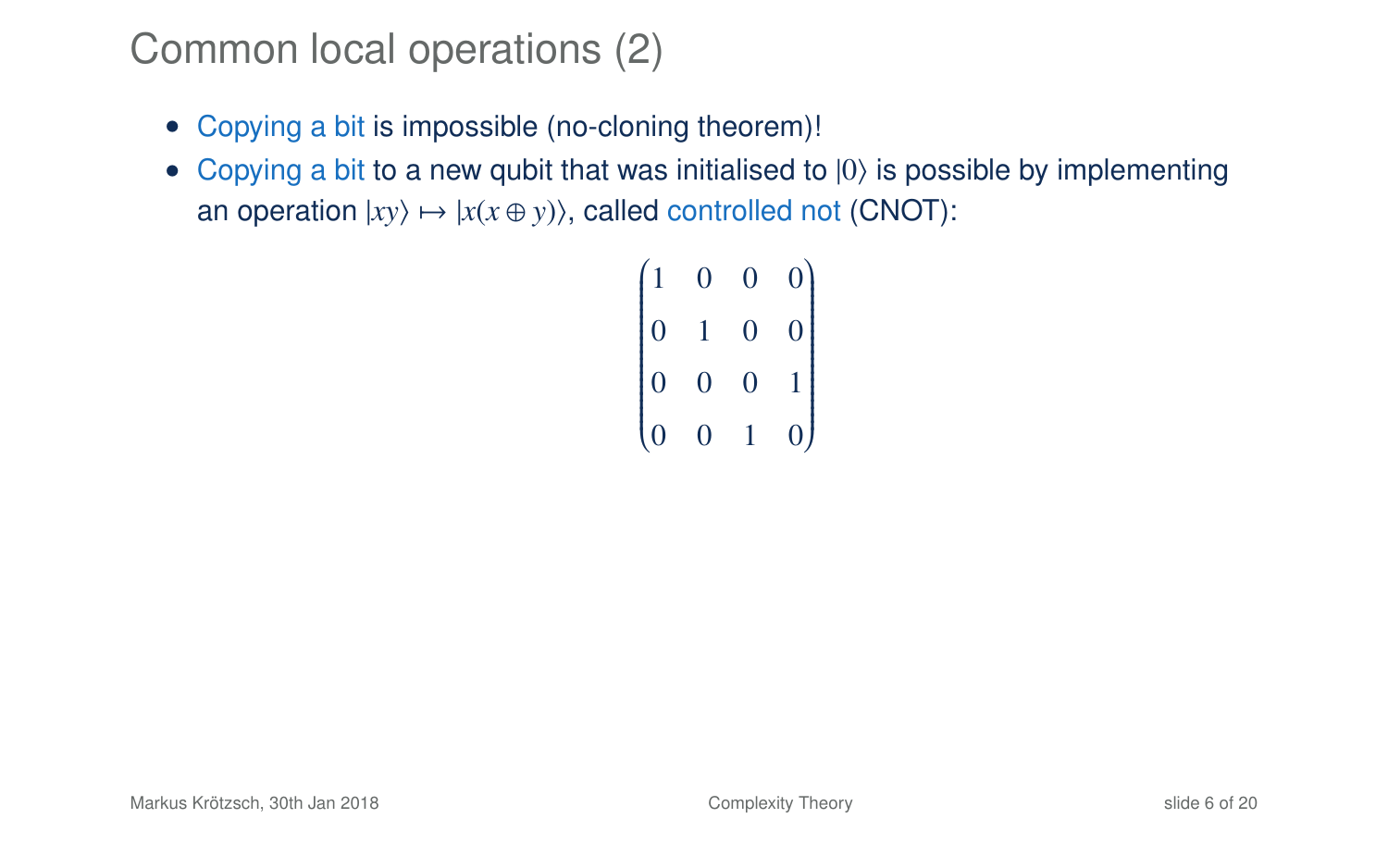- Copying a bit is impossible (no-cloning theorem)!
- Copying a bit to a new qubit that was initialised to  $|0\rangle$  is possible by implementing an operation  $|xy\rangle \mapsto |x(x \oplus y)\rangle$ , called controlled not (CNOT):

```
\begin{pmatrix} 1 & 0 & 0 & 0 \end{pmatrix}
 0 1 0 0
 0 0 0 1
 0 0 1 0
                 )
```
• The Hadamard operation is given by the matrix:

$$
\begin{pmatrix}\n\frac{1}{\sqrt{2}} & \frac{1}{\sqrt{2}} \\
\frac{1}{\sqrt{2}} & -\frac{1}{\sqrt{2}}\n\end{pmatrix}
$$

Hadamard gates are used to create superposition, e.g., applying Hadamard to  $|0\rangle$ yields  $\frac{1}{\sqrt{2}}|0\rangle + \frac{1}{\sqrt{2}}|1\rangle$ , a state where 0 and 1 are equally probable.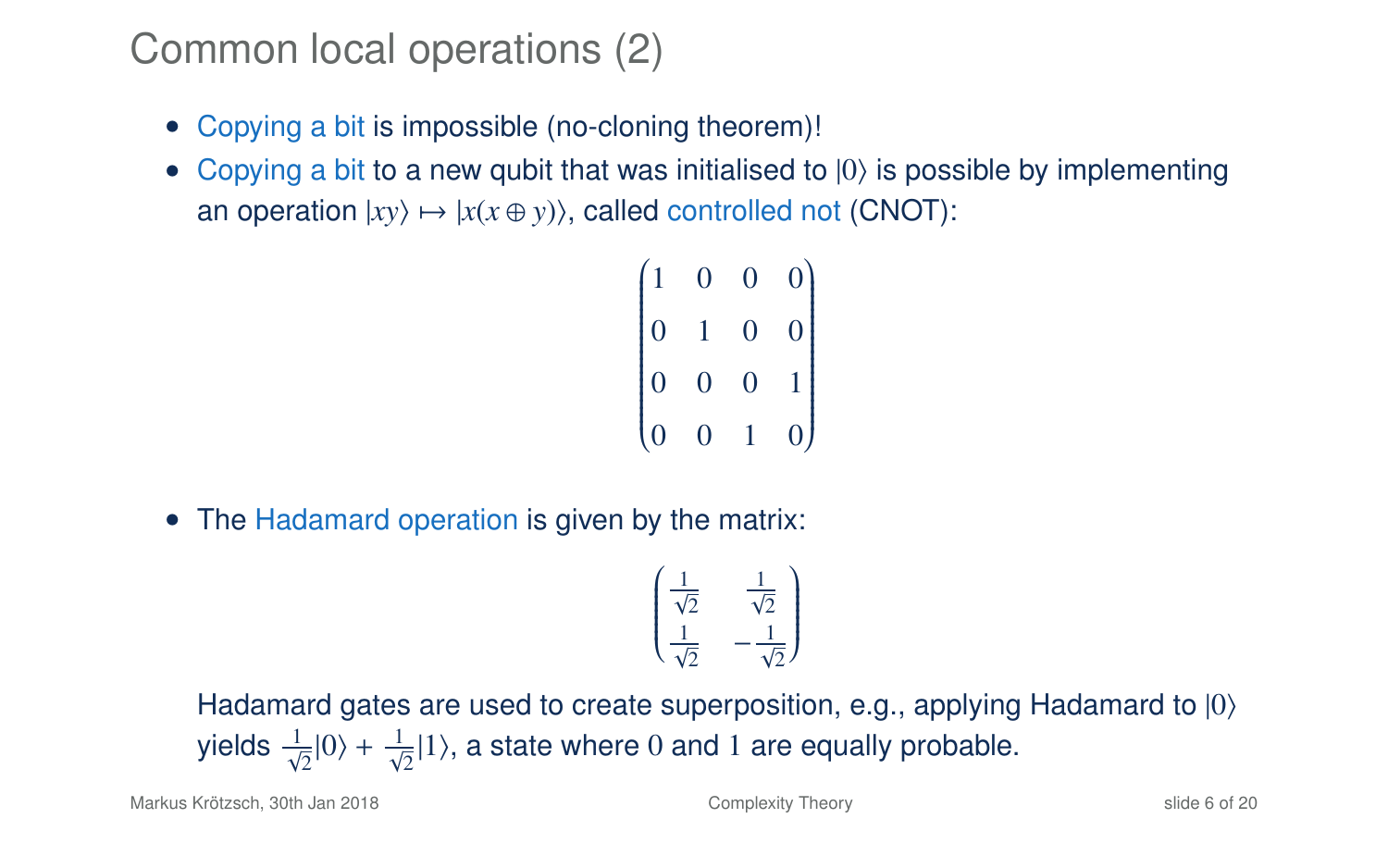• Setting a bit to the conjunction of two bits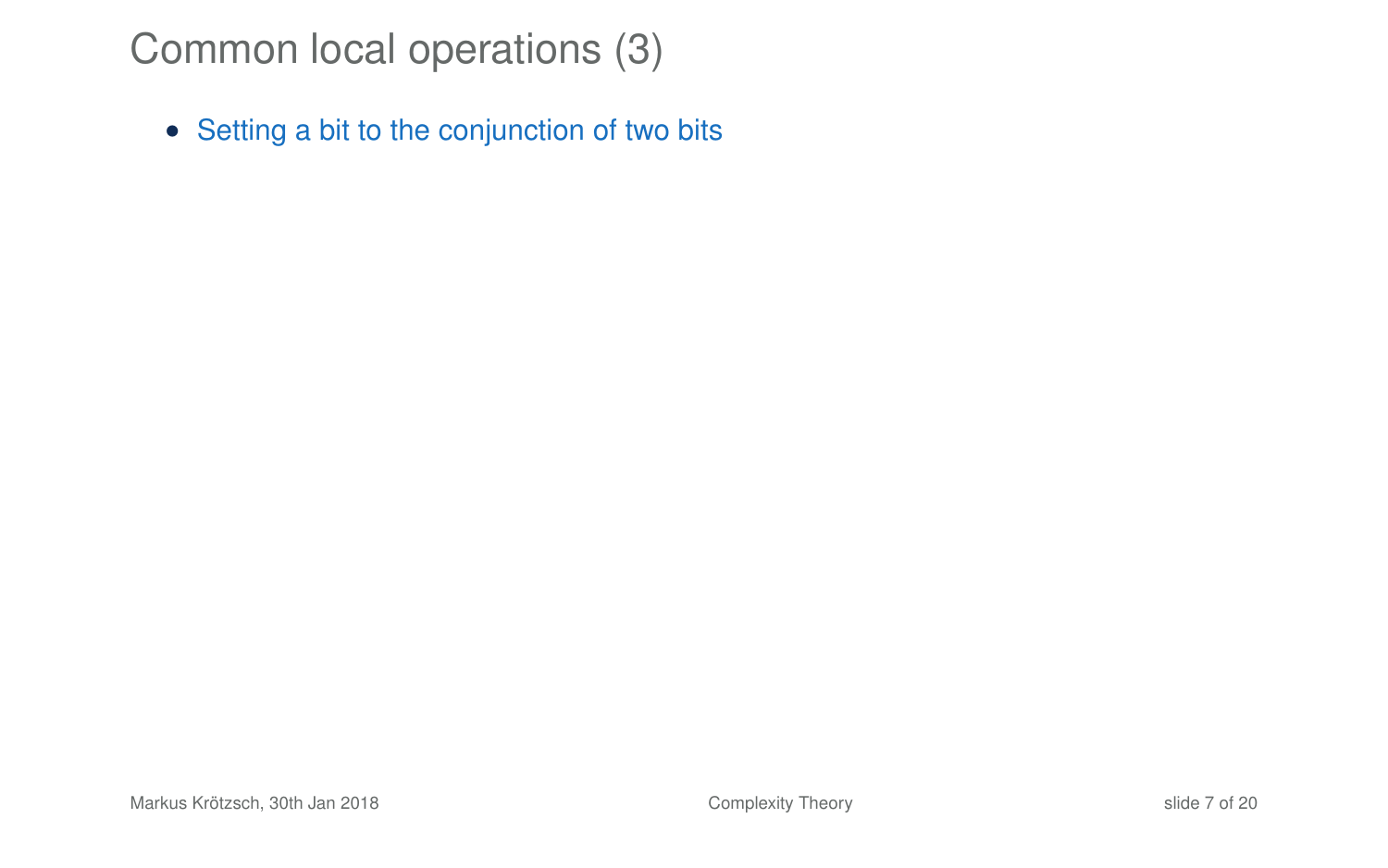• Setting a bit to the conjunction of two bits is impossible (unitary mappings are always reversible)!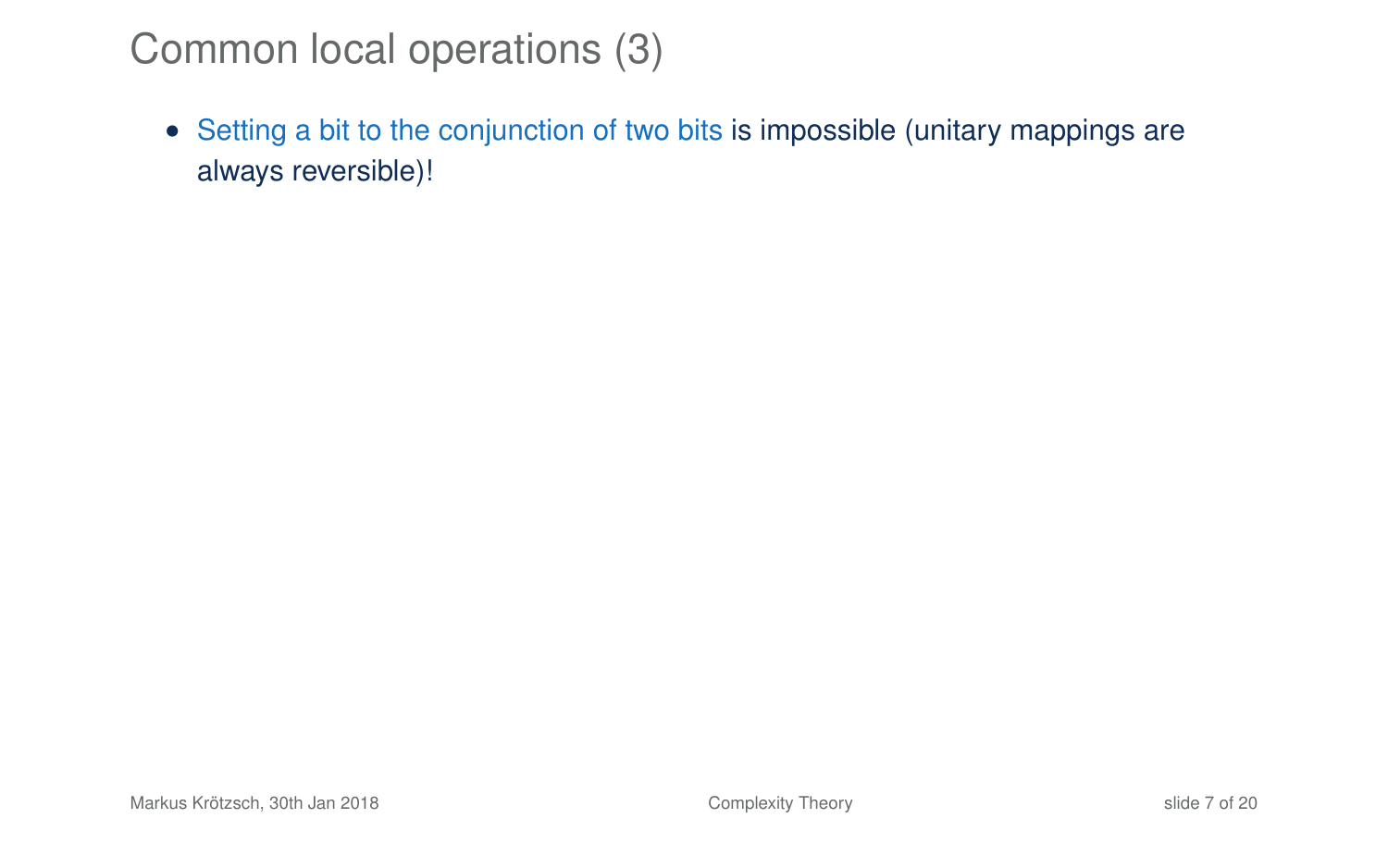- Setting a bit to the conjunction of two bits is impossible (unitary mappings are always reversible)!
- Setting an unused bit to the conjunction of two bits can be achieved by an operation  $|abc\rangle \mapsto |ab(c \oplus (a \wedge b))\rangle$ . This is called a Toffoli gate:

| $\begin{pmatrix} 1 & 0 & 0 & 0 & 0 & 0 & 0 & 0 \ 0 & 1 & 0 & 0 & 0 & 0 & 0 & 0 \ 0 & 0 & 1 & 0 & 0 & 0 & 0 & 0 \ 0 & 0 & 0 & 1 & 0 & 0 & 0 & 0 \end{pmatrix}$ |                         |                |                |                 |
|---------------------------------------------------------------------------------------------------------------------------------------------------------------|-------------------------|----------------|----------------|-----------------|
|                                                                                                                                                               |                         |                |                |                 |
|                                                                                                                                                               |                         |                |                |                 |
| $\begin{bmatrix} 0 & 0 & 0 & 0 & 1 & 0 & 0 & 0 \ 0 & 0 & 0 & 0 & 0 & 1 & 0 & 0 \ 0 & 0 & 0 & 0 & 0 & 0 & 0 & 1 \end{bmatrix}$                                 |                         |                |                | $0 \quad 1$     |
|                                                                                                                                                               | $\overline{\mathbf{0}}$ | $\overline{0}$ | $\overline{0}$ | $\vert 0 \vert$ |

### This is also called the controlled-controlled-not (CCNOT) gate.

Markus Krötzsch, 30th Jan 2018 [Complexity Theory](#page-0-0) Shide 7 of 20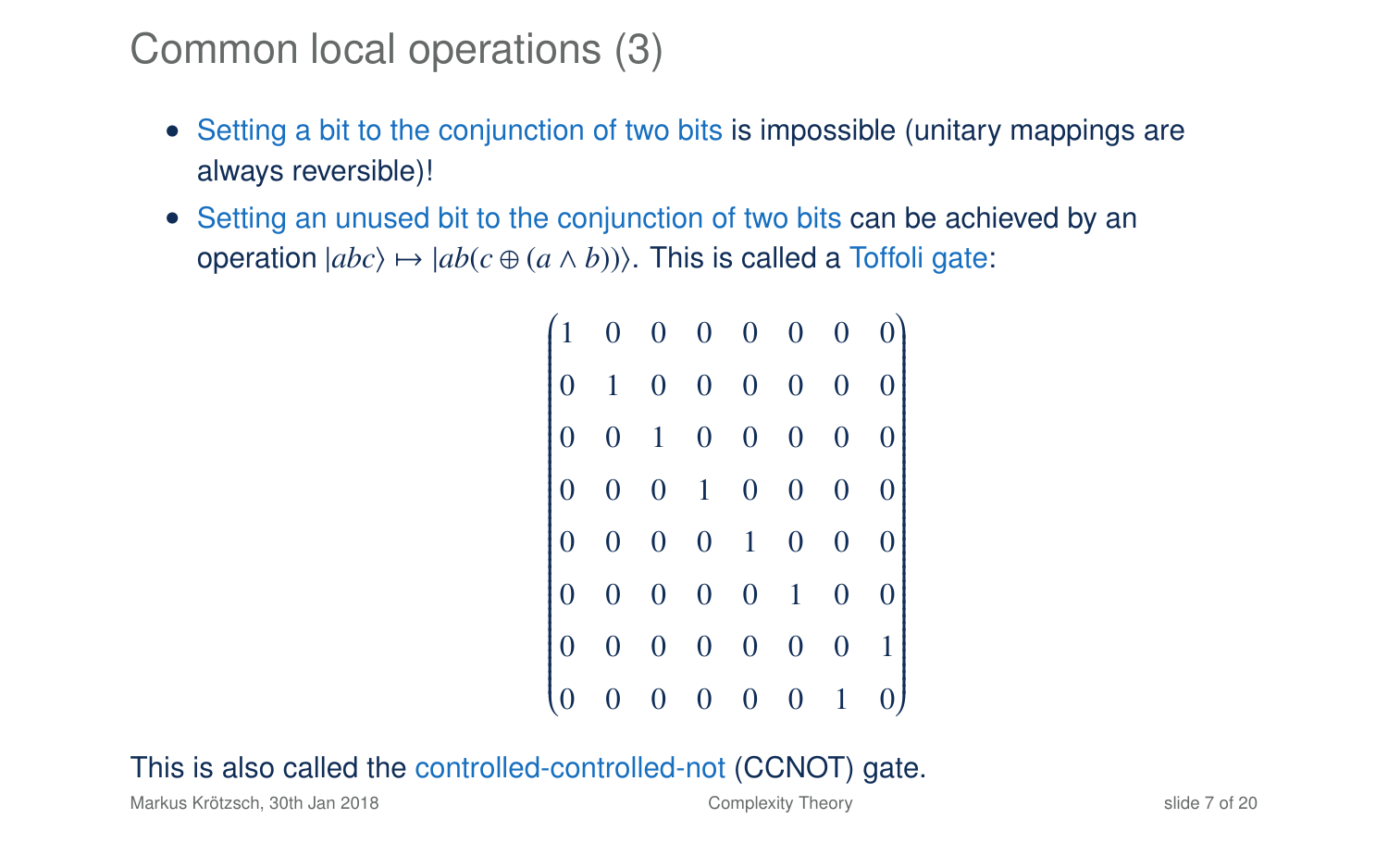## Quantum circuits

To define computation, we assemble circuits from quantum gates:

**Definition 25.1:** A quantum operation is called elementary or a quantum gate if it operates on at most three bits of a quantum register.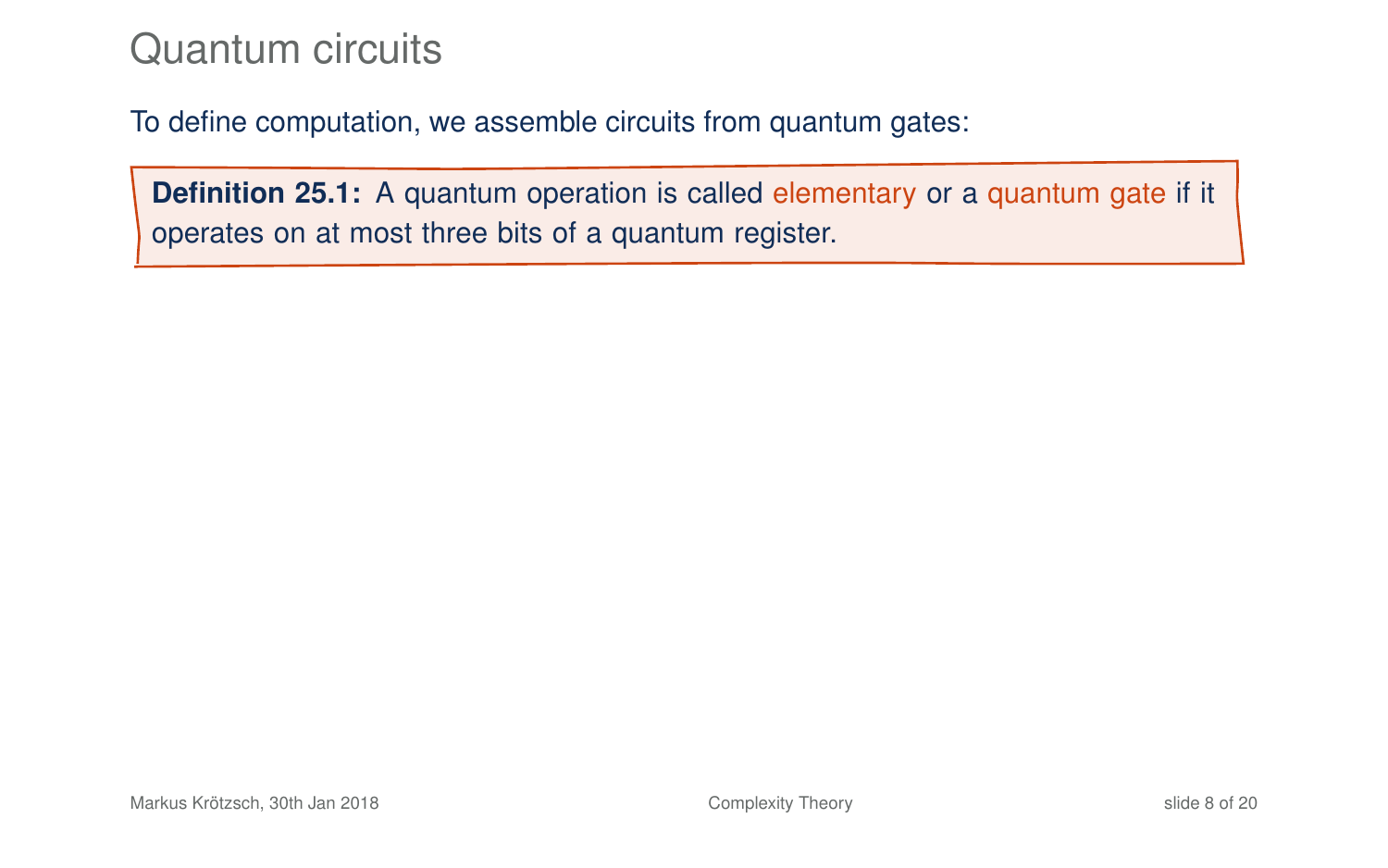## Quantum circuits

To define computation, we assemble circuits from quantum gates:

**Definition 25.1:** A quantum operation is called elementary or a quantum gate if it operates on at most three bits of a quantum register.

**Definition 25.2:** A quantum circuit is a direct acyclic graph where all non-input nodes are labelled with quantum gates, and where the out-degree of all gates equals their in-degree, and the out-degree of all inputs equals 1. We allow special workspace inputs that are hard-wired to  $|0\rangle$ .

#### **Note:**

- Input nodes can only have one output due to the No-Cloning Theorem
- The number of input and output wires in gates must be equal since unitary mappings are reversible
- The overall operation of a quantum circuit is therefore reversible, too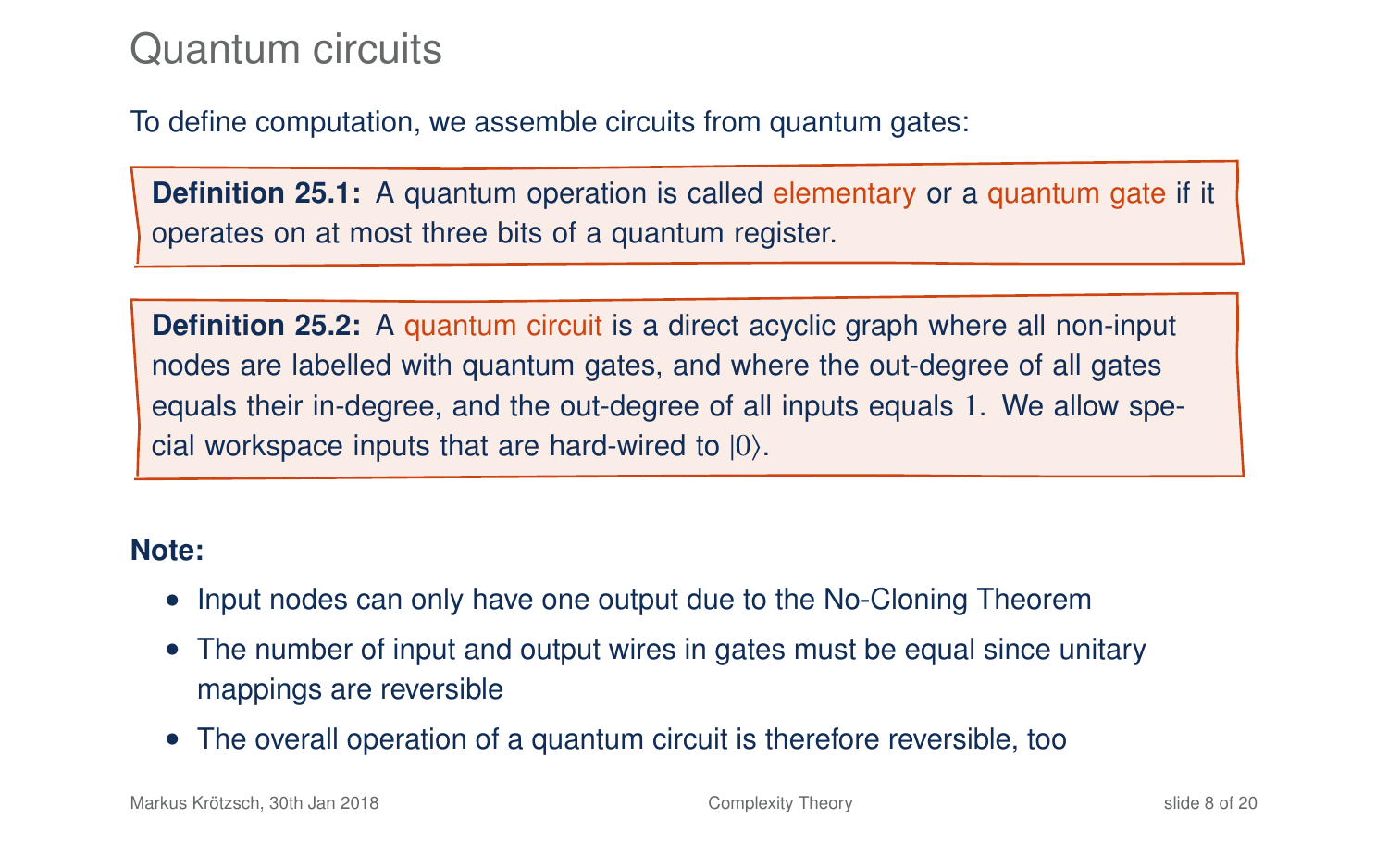## Universal sets of gates

Can we restrict to a small set of universal quantum gates?

#### **Problem:**

- There are uncountably many quantum gates (for different complex number factors)
- Only countably many circuits can be built from a finite set of gates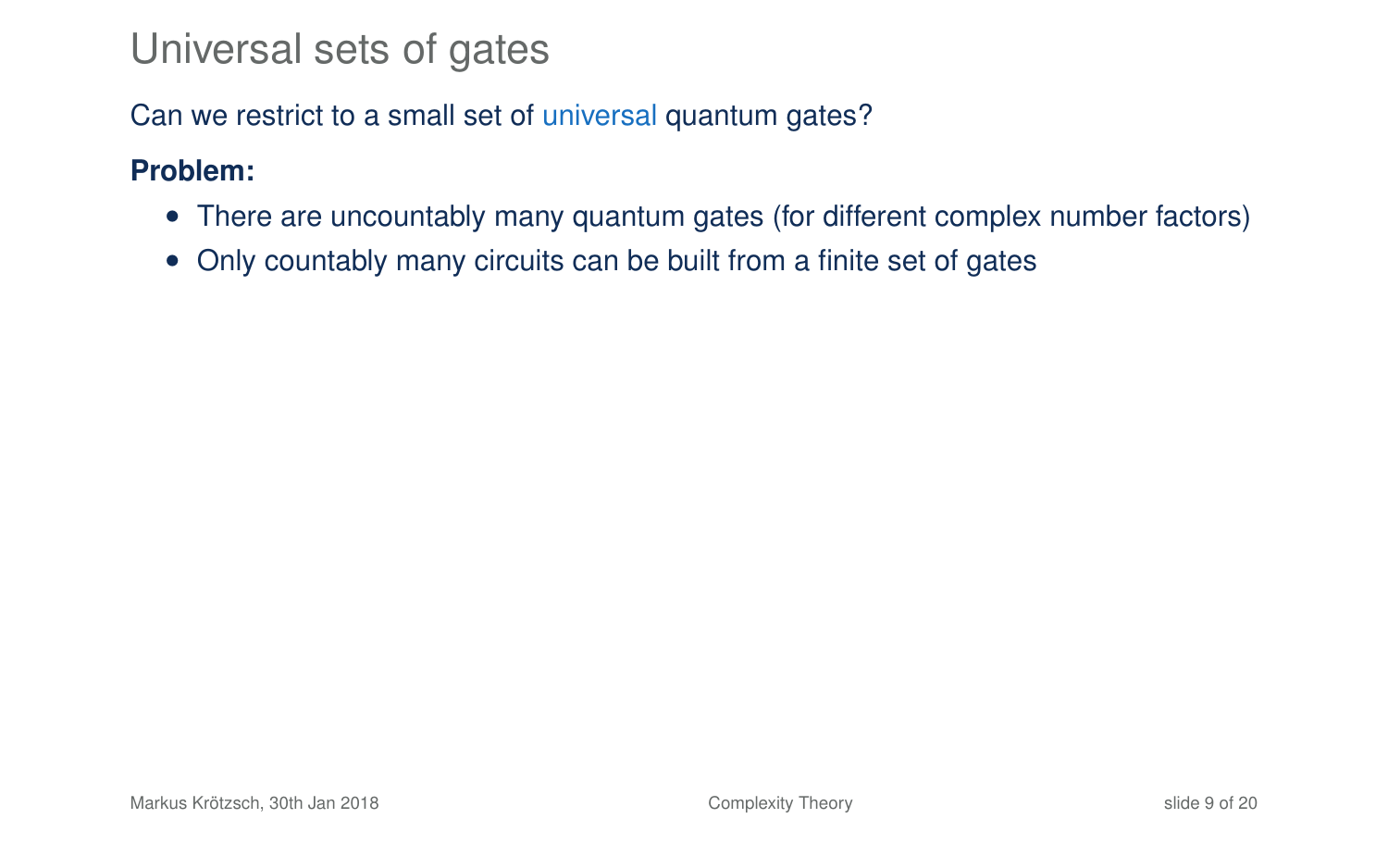## Universal sets of gates

Can we restrict to a small set of universal quantum gates?

### **Problem:**

- There are uncountably many quantum gates (for different complex number factors)
- Only countably many circuits can be built from a finite set of gates

However, there are (many) sets of gates that are universal up to approximation:

**Theorem 25.3:** Up to any precision  $\varepsilon$ , any  $n \times n$  unitary matrix U can be approximated by a product of  $\ell$  matrices  $U_1, \ldots, U_\ell$ , in the sense that

 $|U_{i,j} - (U_1 \cdots U_\ell)_{i,j}| < \varepsilon$ 

where  $\ell \le 100(n \log(1 \epsilon))^3$ , and each matrix  $U_i$  corresponds to the application of a Toffoli gate, a Hadamard gate, or a phase-shift gate  $\left(\begin{smallmatrix} 1 & 0 \ 0 & i \end{smallmatrix}\right)$ ! to at most three qubits.

### (without proof)

**Note:** quantum computing retains the same power even without the phase shift gates.

Markus Krötzsch, 30th Jan 2018 [Complexity Theory](#page-0-0) slide 9 of 20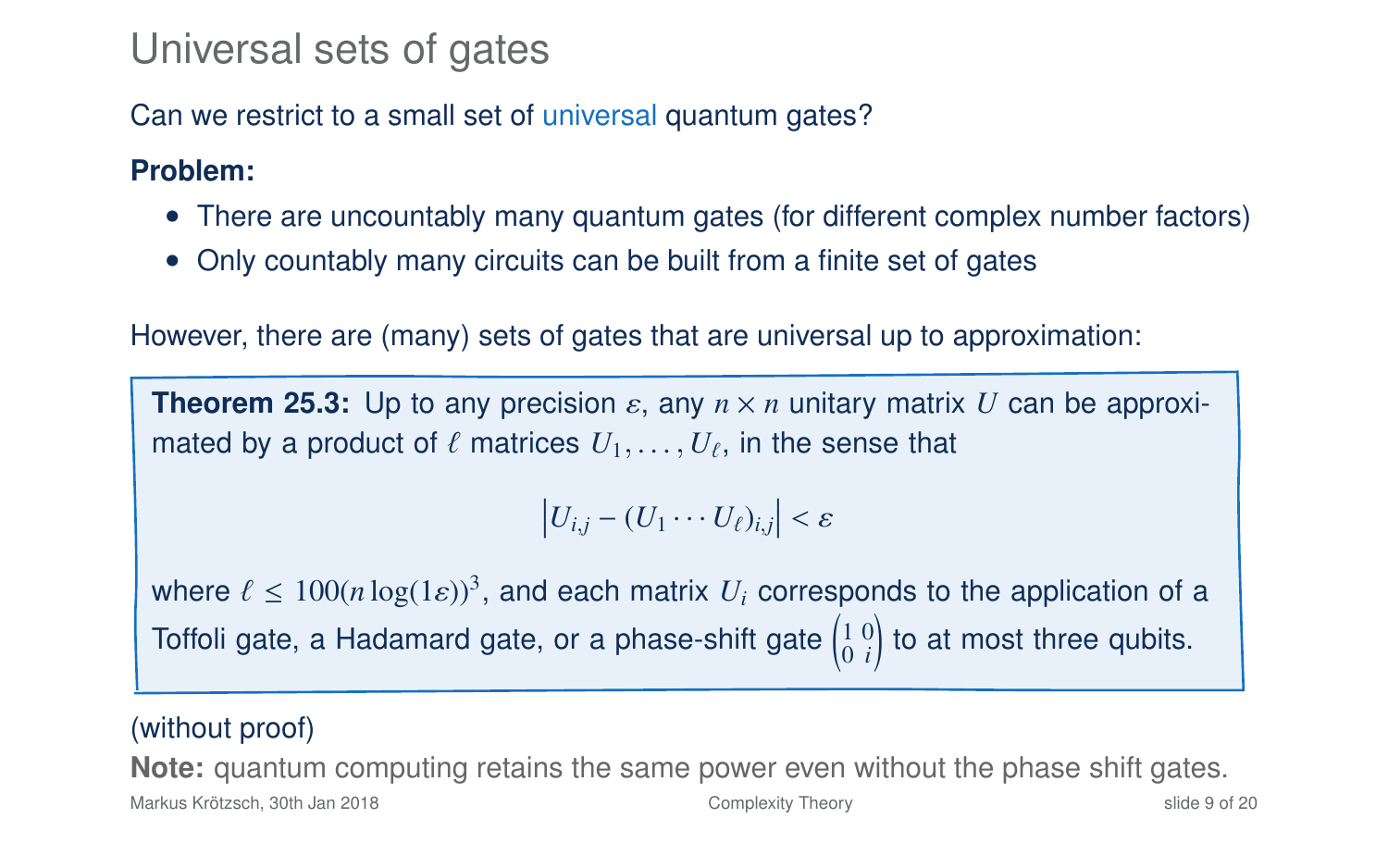We can use quantum circuits to define a complexity class:

**Definition 25.4:** A language **L** ⊆ {0, 1}<sup>\*</sup> is in BQP (Bounded-Error Quantum Polynomial Time) if there is a polynomially time-bounded DTM that computes, on input  $1<sup>n</sup>$  the description of a quantum circuit  $C_n$ , such that:

- $C_n$  has *n* inputs and, in addition, a polynomial number of constant  $|0\rangle$  input gates (the latter are called ancilla bits);
- $C<sub>n</sub>$  has one designated main output:
- Measuring the value *v* of the main output of  $C_n$  on input  $|w\rangle|0\cdots0\rangle$  obeys  $Pr[v = 1 \text{ iff } w \in L] \ge \frac{2}{3}.$

That is:  $(C_i)_i$  is a polynomial-time uniform family of quantum circuits with error probability  $\lt \frac{1}{3}$ .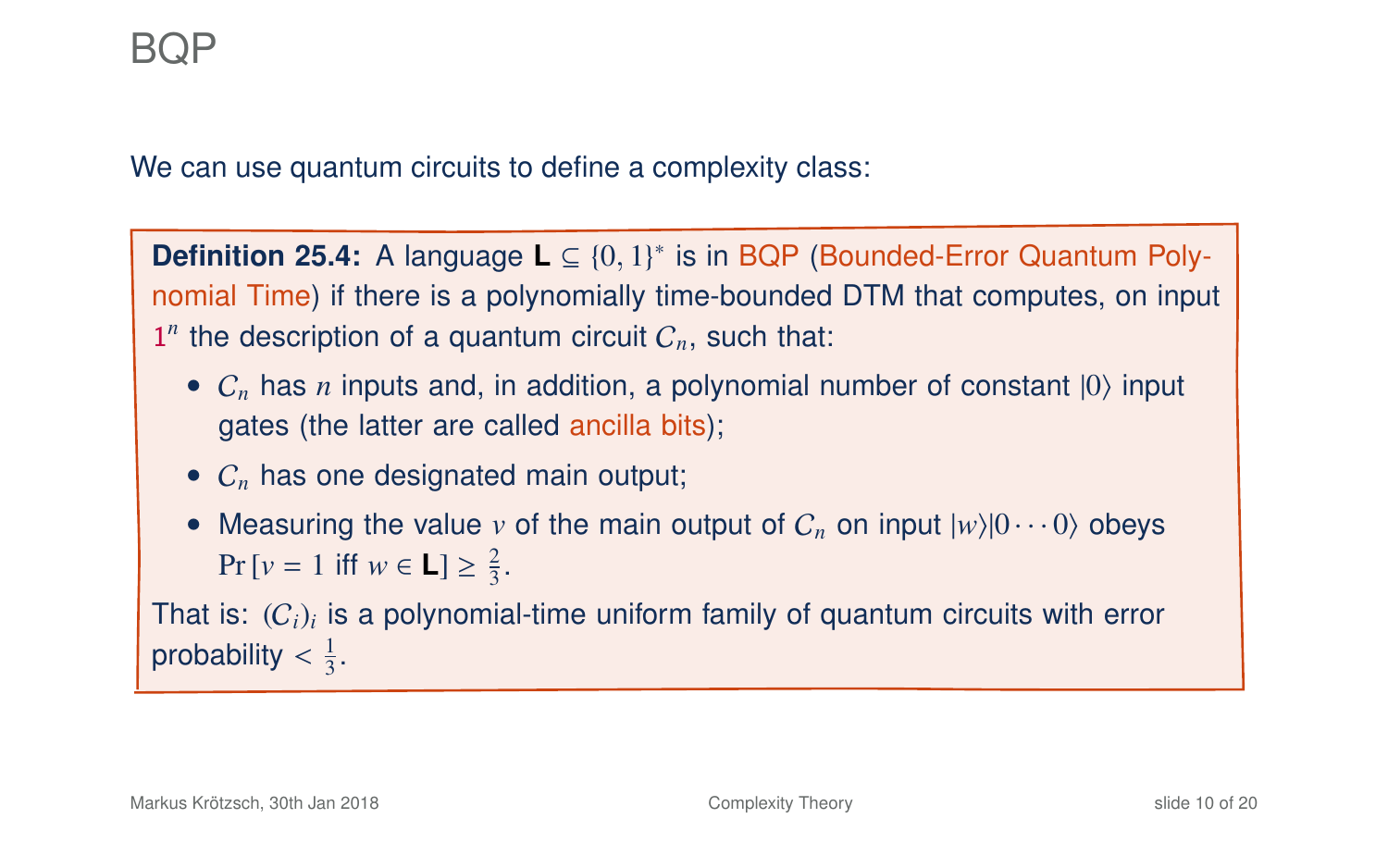## Notes on the definition of BQP

- We can safely restrict to, e.g., Toffoli and Hadamard gates
- It is therefore not necessary that the DTM writes out numbers in gate matrices in decimal (which would not be possible)<sup>1</sup>
- As with BPP, the error probability of  $\frac{1}{3}$  is not essential; other constant values  $\lt \frac{1}{2}$ can be picked
- As with Boolean circuits, we can view quantum circuits as "straight line programs" where in each step, we apply one elementary operation to up to three inputs of an *n*-qubit register

<sup>1</sup>We generally assume that the numbers that occur in any matrix of the chosen basic set of gates can be computed to arbitrary precision Markus Krötzsch, 30th Jan 2018 [Complexity Theory](#page-0-0) slide 11 of 20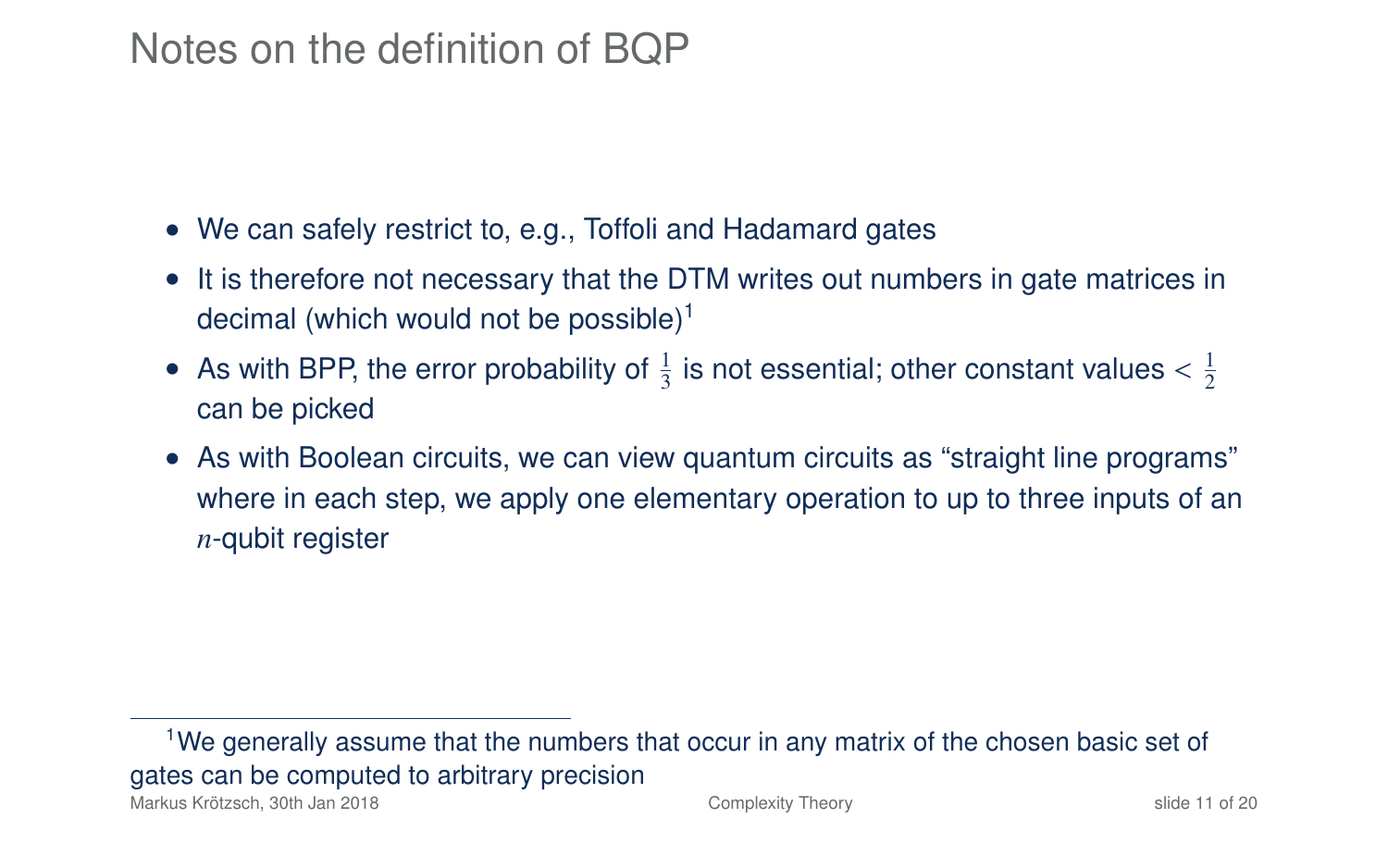## Simulating Boolean Circuits in Quantum Computers

We have seen quantum analogues of classical operations:

- Flip negates a qubit
- The Toffoli gate computes a logical AND, that can be stored onto a third ancilla qubit
- Similarly, one can define a quantum gate for a reversible version of OR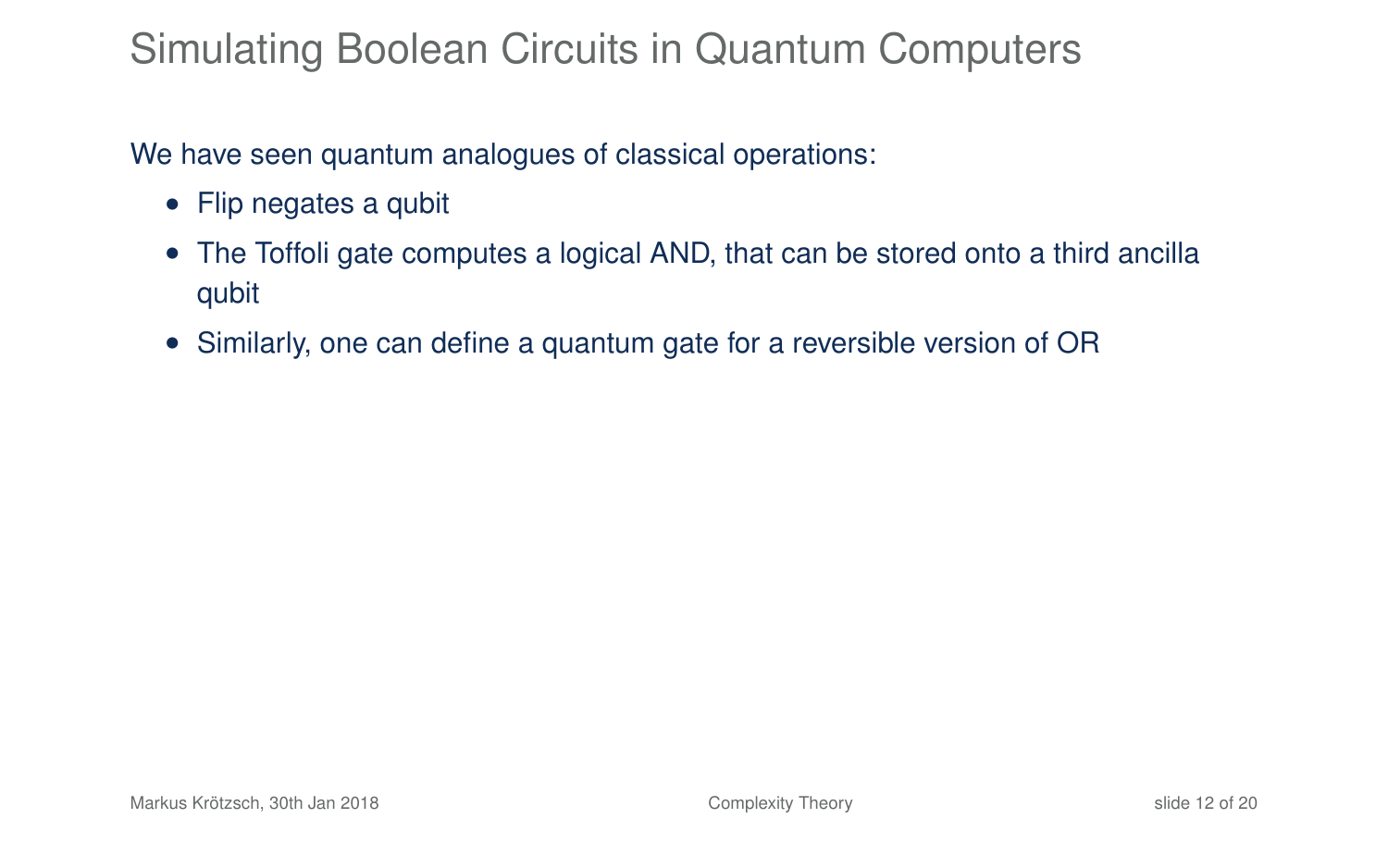## Simulating Boolean Circuits in Quantum Computers

We have seen quantum analogues of classical operations:

- Flip negates a qubit
- The Toffoli gate computes a logical AND, that can be stored onto a third ancilla qubit
- Similarly, one can define a quantum gate for a reversible version of OR

Combining these gates, we get:

**Lemma 25.5:** If  $f : \{0, 1\}^n \to \{0, 1\}^m$  is computable by a Boolean circuit of size *s*, then there is a quantum circuit of the same size that computes the mapping  $|w\rangle|0^{m+s}\rangle \to |w\rangle|f(w)\rangle|v\rangle$ , for words  $w \in \{0, 1\}^n$ ,  $f(w) \in \{0, 1\}^m$ , and  $v \in \{0, 1\}^s$ .

**Note:** The quantum circuit must use the same number of inputs and outputs, and requires zeroed ancilla bits for (in the worst case) each gate of the Boolean circuit; after use, the *s* ancilla bits are returned in the qubit values *v*.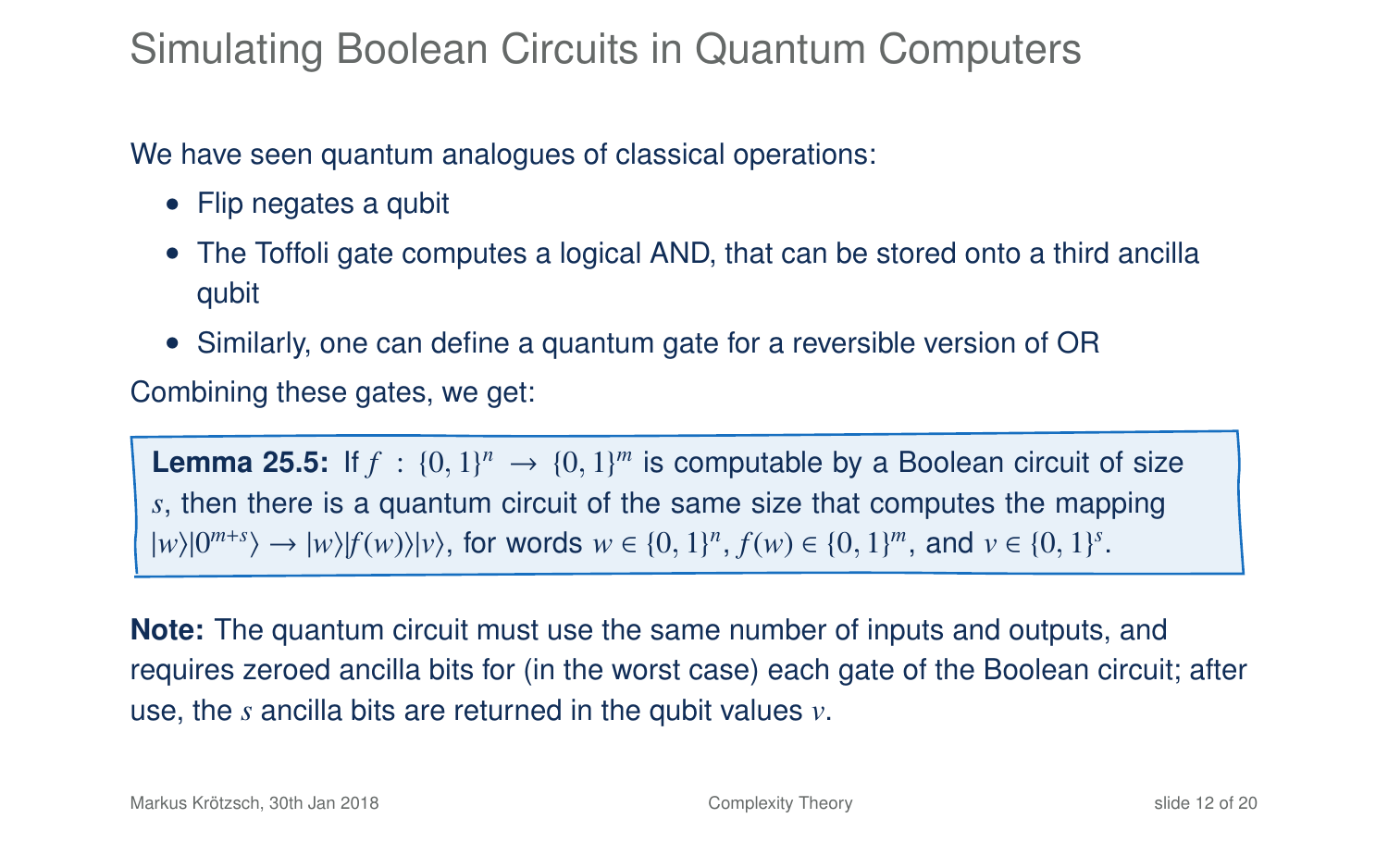## Collecting garbage

The values of ancilla bits after computation may be problematic:

- Used up ancilla bits cannot be reused if the circuit is intended as a subroutine in a larger algorithm
- Ancilla bits might be entangled with the result, and possibly affect its measurement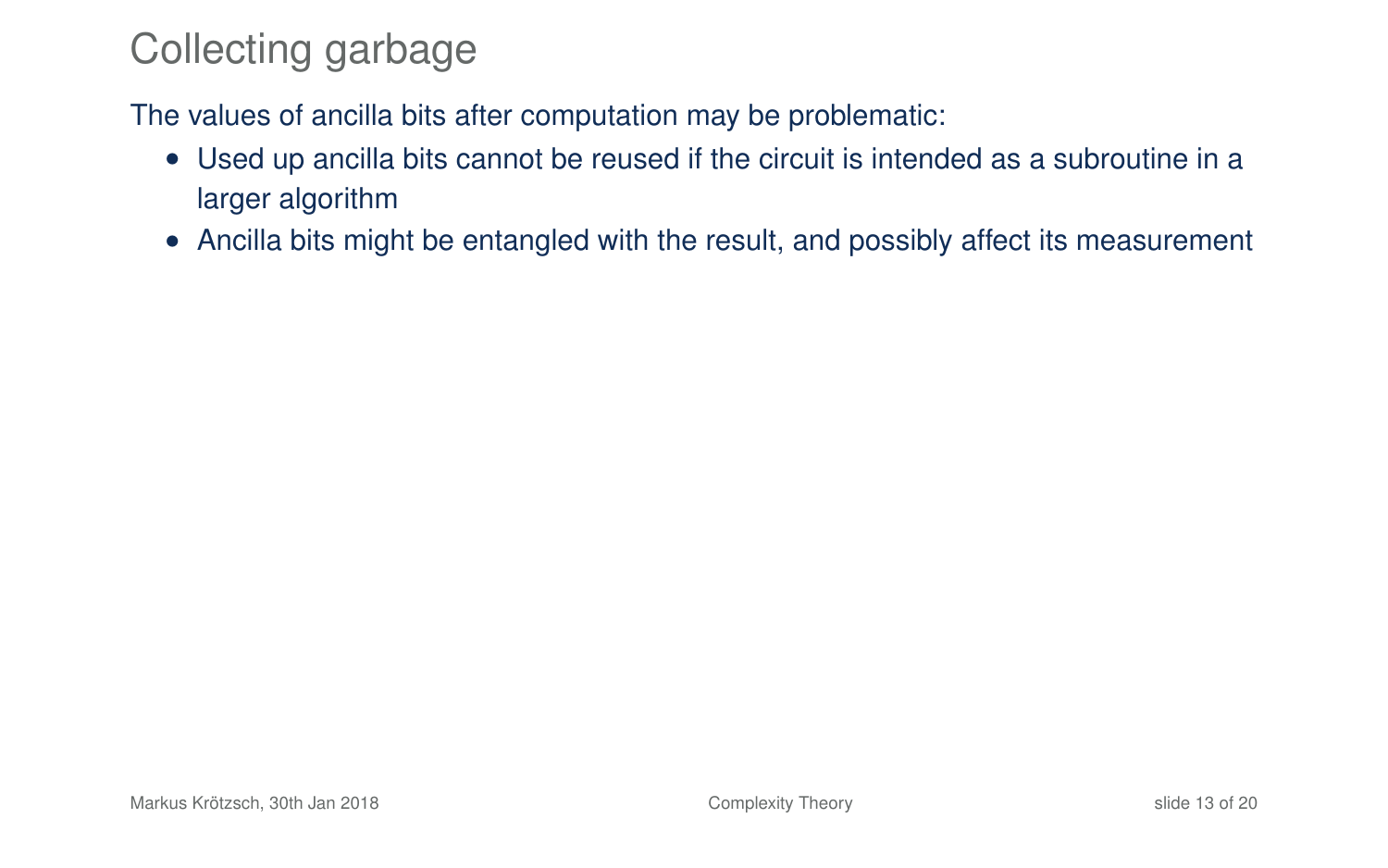## Collecting garbage

The values of ancilla bits after computation may be problematic:

- Used up ancilla bits cannot be reused if the circuit is intended as a subroutine in a larger algorithm
- Ancilla bits might be entangled with the result, and possibly affect its measurement

Solution: clean up any such garbage by uncomputation:

**Theorem 25.6:** If  $f : \{0, 1\}^n \to \{0, 1\}^m$  is computable by a Boolean circuit of size *s*, then there is a quantum circuit of size linear in  $s+m+n$  that computes the mapping  $|w\rangle|0^{2m+s}\rangle \rightarrow |w\rangle|f(w)\rangle|0^{m+s}\rangle$ , for words  $w \in \{0, 1\}^n$  and  $f(w) \in \{0, 1\}^m$ .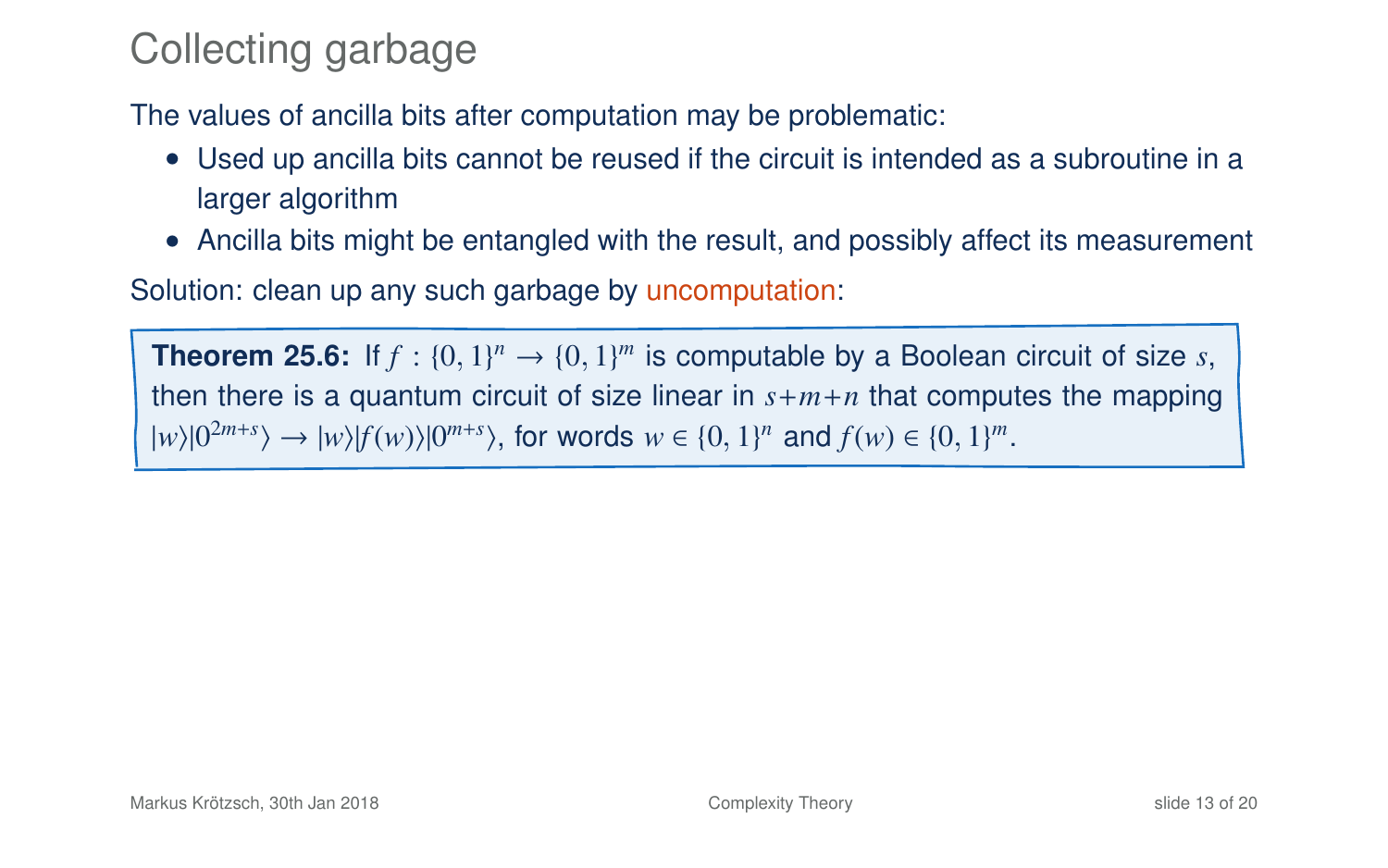## Collecting garbage

The values of ancilla bits after computation may be problematic:

- Used up ancilla bits cannot be reused if the circuit is intended as a subroutine in a larger algorithm
- Ancilla bits might be entangled with the result, and possibly affect its measurement

Solution: clean up any such garbage by uncomputation:

**Theorem 25.6:** If  $f : \{0, 1\}^n \to \{0, 1\}^m$  is computable by a Boolean circuit of size *s*, then there is a quantum circuit of size linear in  $s+m+n$  that computes the mapping  $|w\rangle|0^{2m+s}\rangle \rightarrow |w\rangle|f(w)\rangle|0^{m+s}\rangle$ , for words  $w \in \{0, 1\}^n$  and  $f(w) \in \{0, 1\}^m$ .

**Proof:** The quantum circuit proceeds in steps:

- (1) Use *s* gates as before to obtain a state  $|w\rangle|f(w)\rangle|0^m\rangle|v\rangle$  with ancilla bits  $v \in \{0, 1\}^s$
- (2) Copy  $f(w)$  to the *m* unused qubits using CNOT gates, leading to state  $|w\rangle|f(w)\rangle|f(w)\rangle|v\rangle$
- (3) Apply the inverse operation to all gates used in step (1), in reverse order, using the first *n* and the final  $m + s$  qubits.

Step (3) reverses the computation of  $f(w)$  and of v, resulting in  $|w\rangle|f(w)\rangle|0^{m+s}$  $\overline{)}$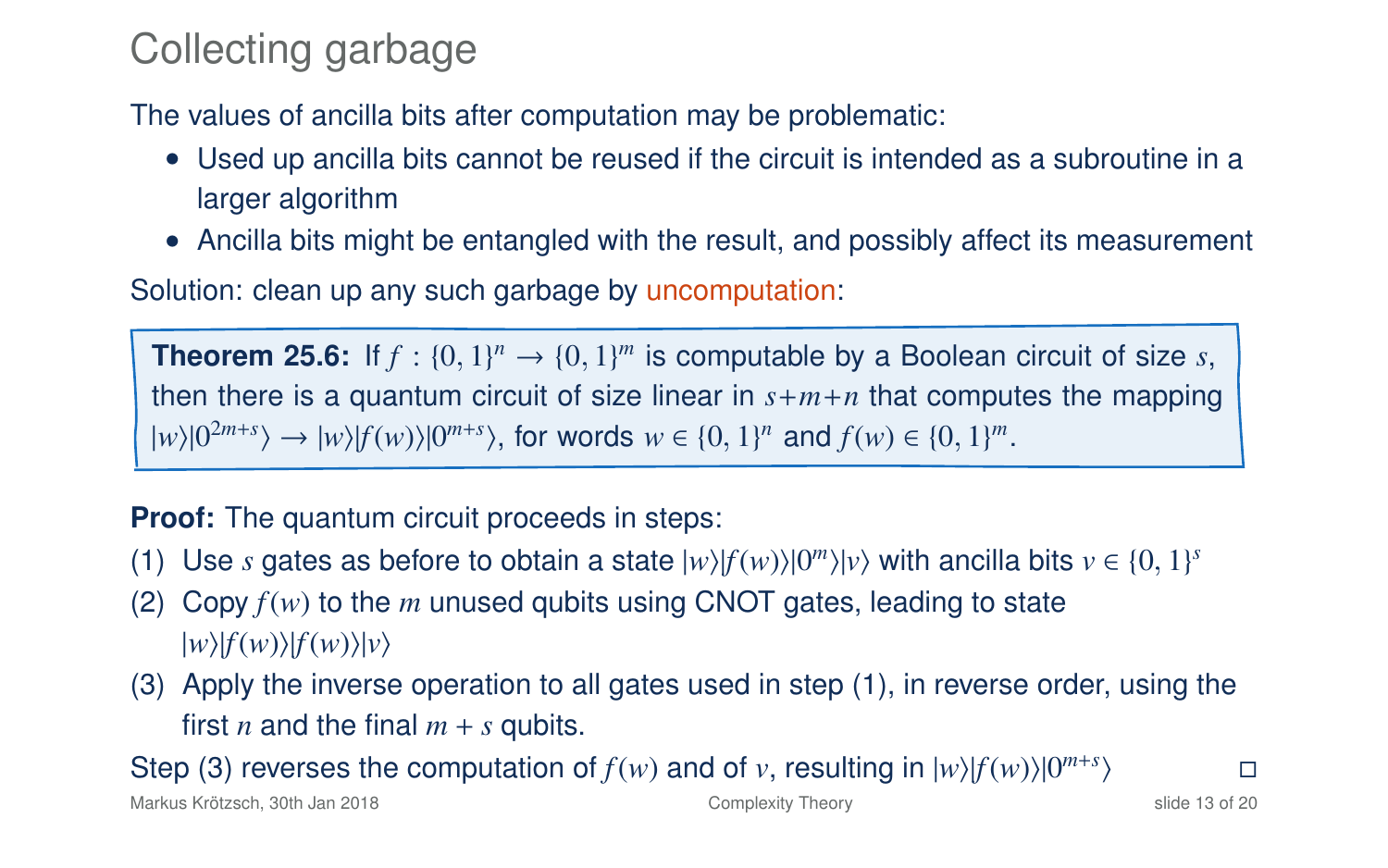### Classes below BQP

We have shown that deterministic polytime TMs can be simulated by logspace-uniform Boolean circuits (Theorem 19.7)

Using the simulation of Boolean circuits by quantum circuits, we immediately get:

**Corollary 25.7:** P ⊆ BQP.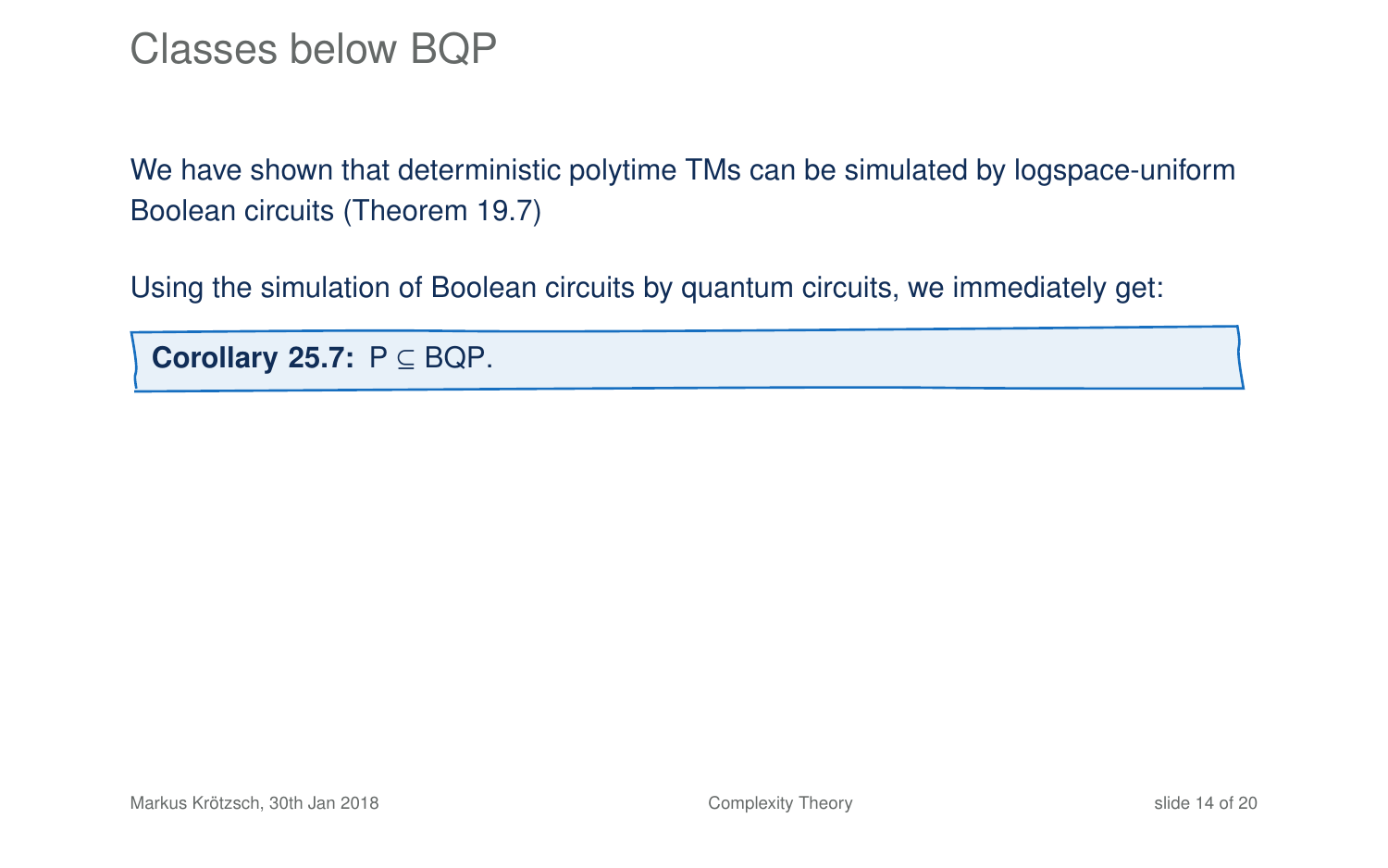### Classes below BQP

We have shown that deterministic polytime TMs can be simulated by logspace-uniform Boolean circuits (Theorem 19.7)

Using the simulation of Boolean circuits by quantum circuits, we immediately get:

**Corollary 25.7:** P ⊆ BQP.

How about simulating random computation?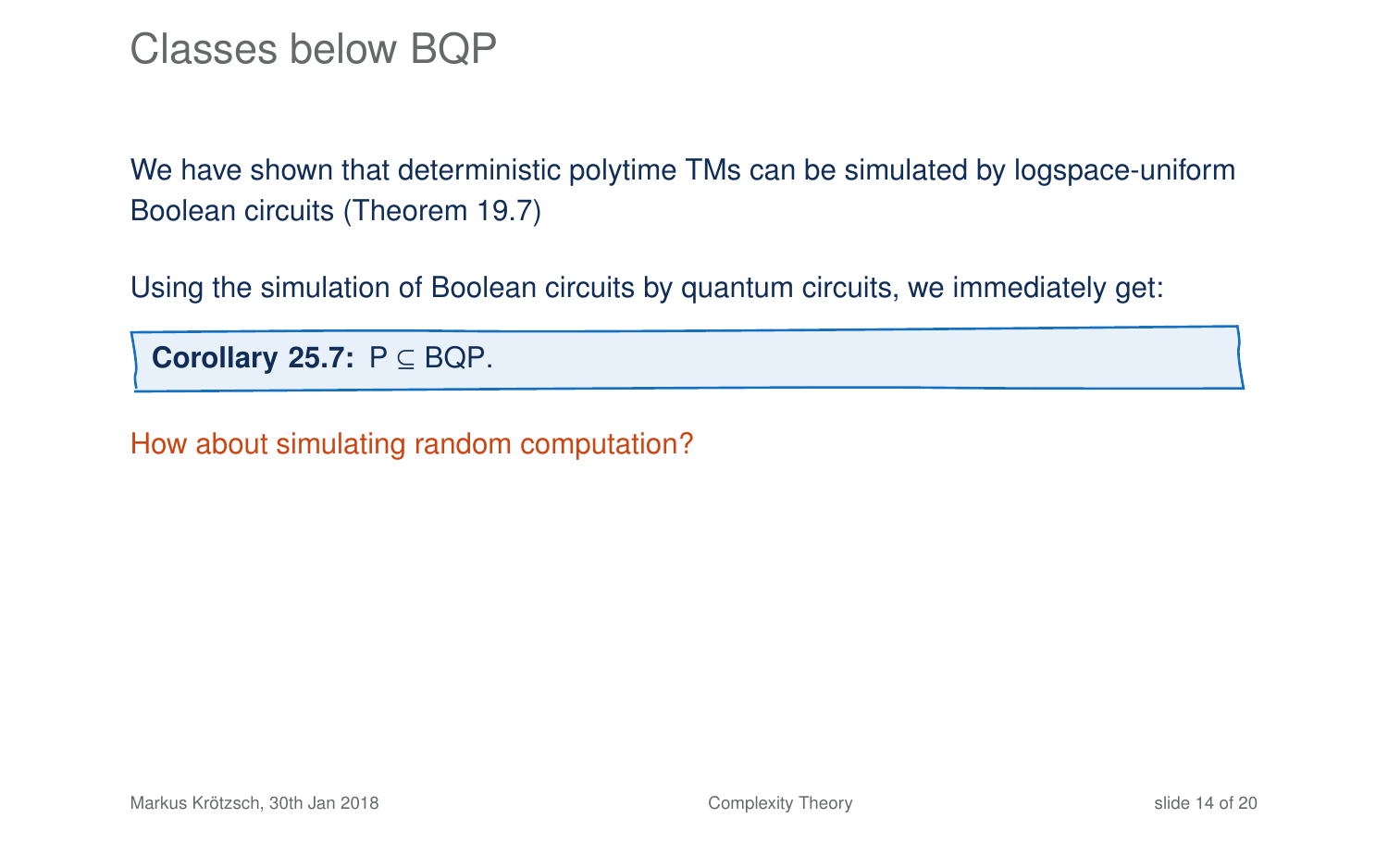### Classes below BQP

We have shown that deterministic polytime TMs can be simulated by logspace-uniform Boolean circuits (Theorem 19.7)

Using the simulation of Boolean circuits by quantum circuits, we immediately get:

**Corollary 25.7:** P ⊆ BQP.

How about simulating random computation?

We can use a Hadamard gate to produce "random bits"  $\frac{1}{\sqrt{2}}(|0\rangle + |1\rangle)$  that can simulate coin flips. Representing PTMs by deterministic TMs with a random string as certificate, one easily gets:

**Corollary 25.8:** BPP ⊆ BQP.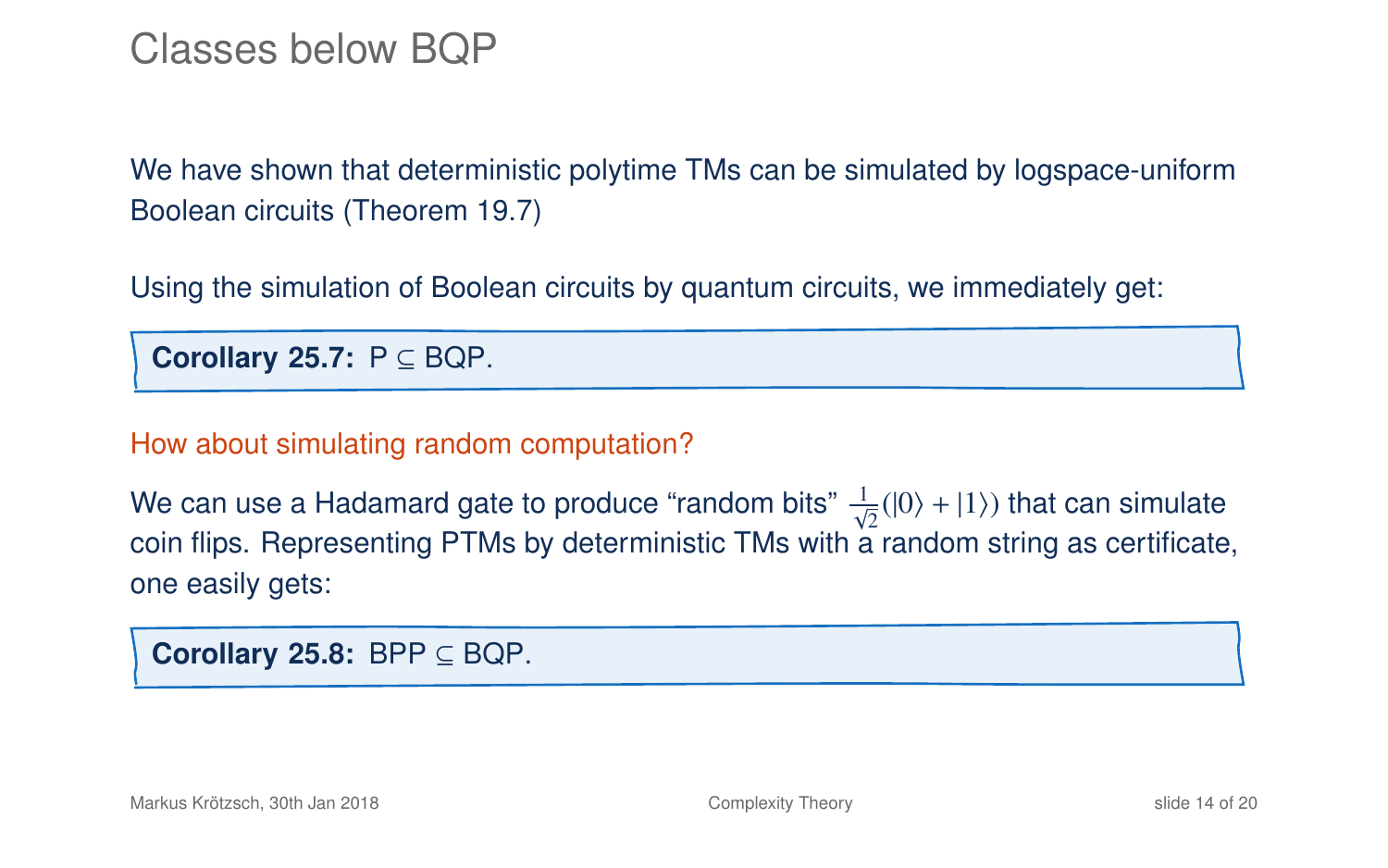### Classes above BQP

Can we simulate quantum computation on classical computers?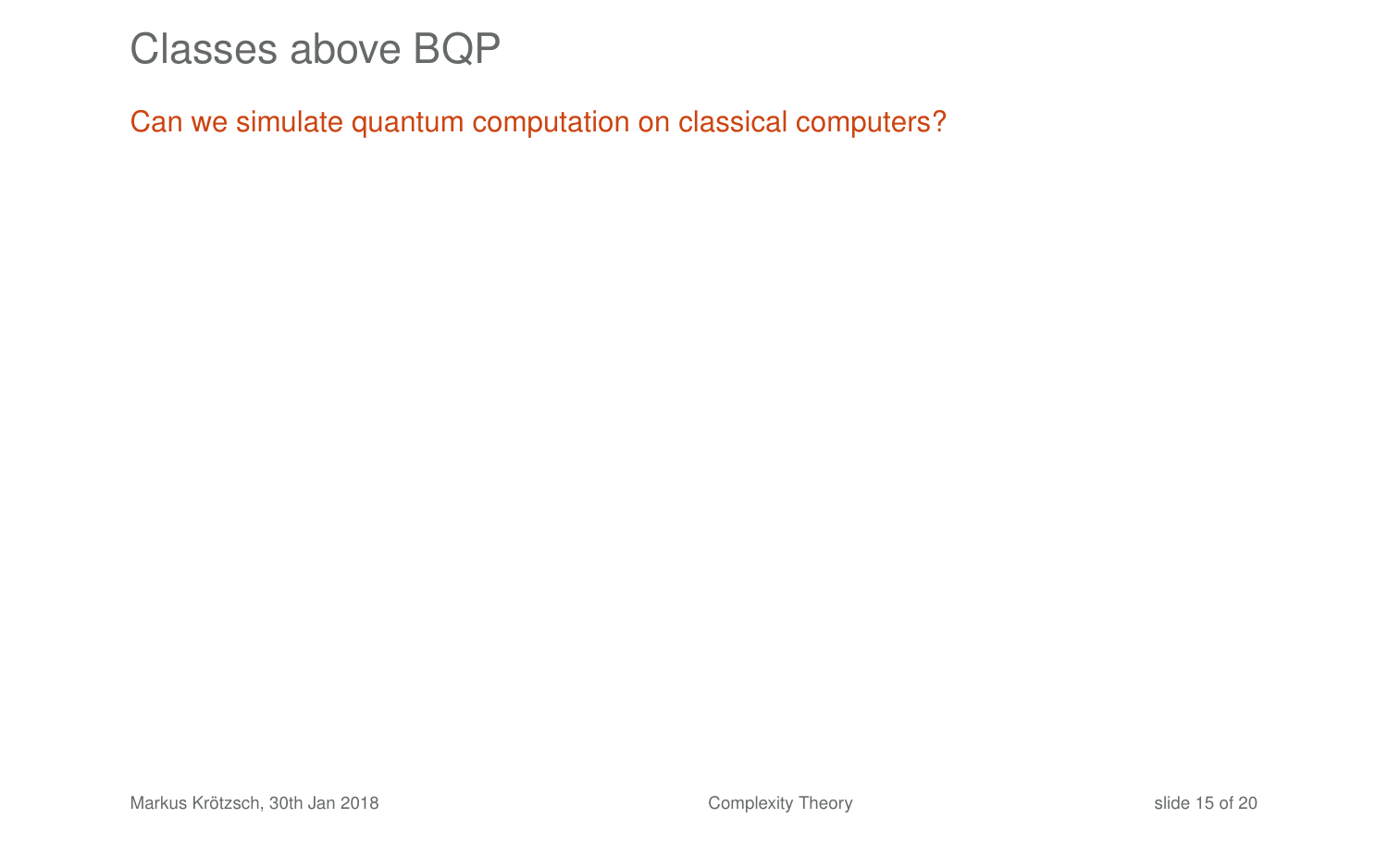## Classes above BQP

Can we simulate quantum computation on classical computers?

- Yes, if we represent complex numbers up to limited precision (this suffices)
- In particular, classical computers can do anything quantum computers can
- However, the quantum state of an  $n$  qubit register may involve  $2^n$  complex amplitudes
- $\rightarrow$  A direct simulation needs exponential time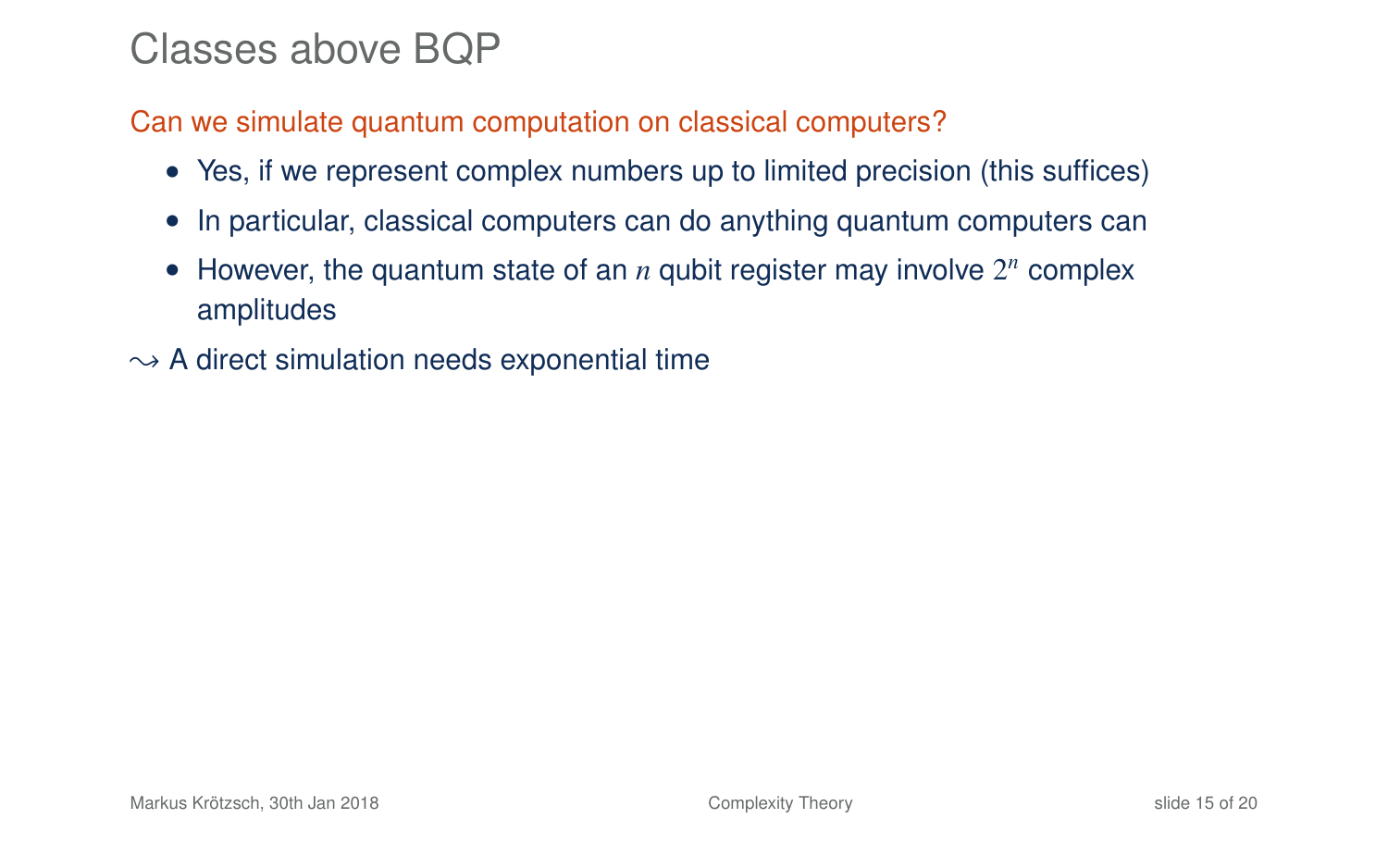### Classes above BQP

Can we simulate quantum computation on classical computers?

- Yes, if we represent complex numbers up to limited precision (this suffices)
- In particular, classical computers can do anything quantum computers can
- However, the quantum state of an  $n$  qubit register may involve  $2^n$  complex amplitudes
- $\rightarrow$  A direct simulation needs exponential time

It turns out that one can do better:

**Theorem 25.9:** BQP  $\subseteq$  PP ( $\subseteq$  PSpace).

**Proof idea for BQP** ⊆ **PS**pace**:** We can do a "backwards" computation of individual amplitudes in the final state by (1) considering each possible final base state  $\{0,1\}^n$  in separation, and (2) tracing each of them back to the at most eight predecessor states that could contribute to its amplitude. The argument is similar to the evaluation of Boolean circuits space that is polynomial in their depth.

Markus Krötzsch, 30th Jan 2018 [Complexity Theory](#page-0-0) slide 15 of 20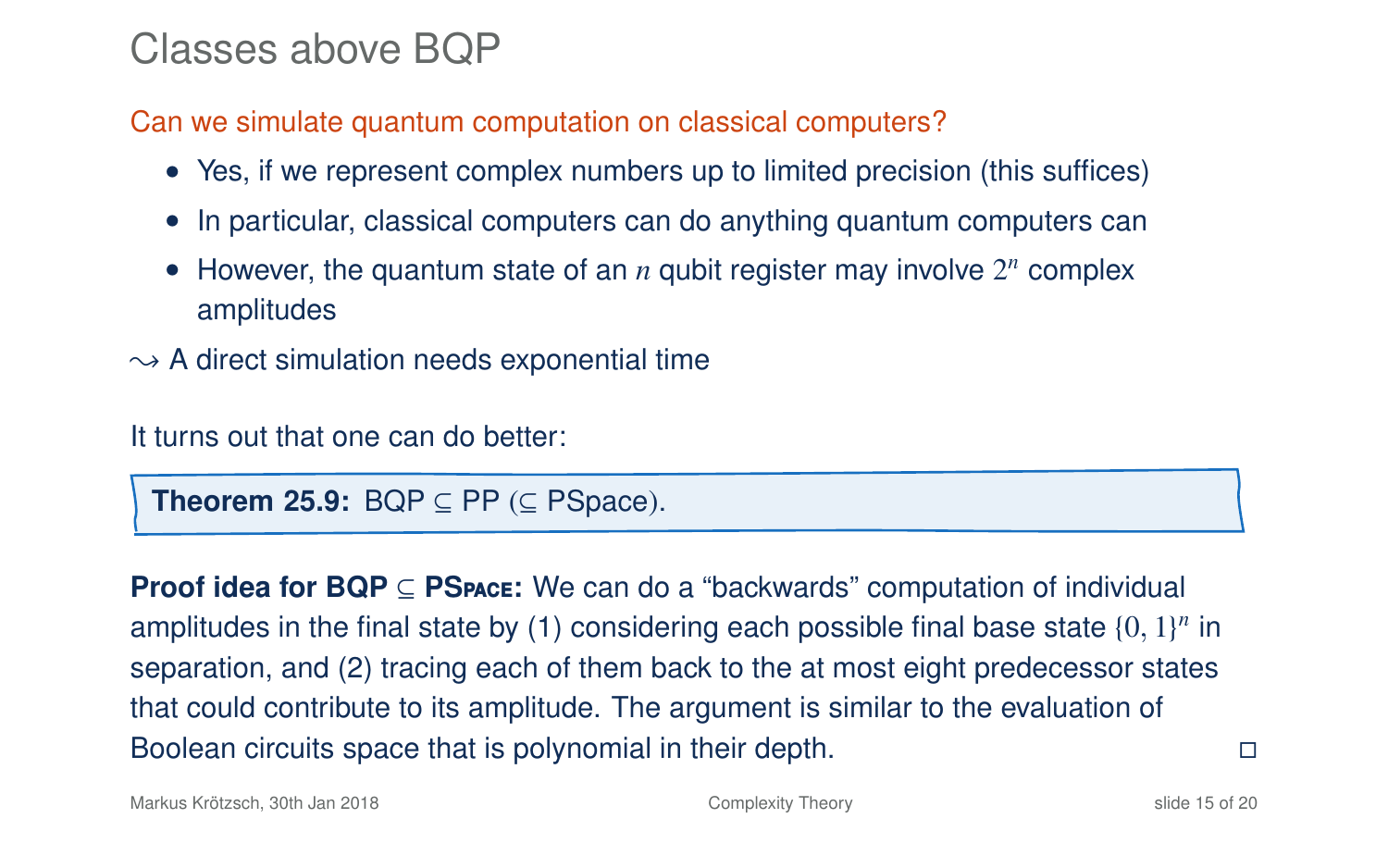## BQP and NP

The relationship of BQP and NP is unknown.

- The best known BQP algorithm for NP problems offers a quadratic speedup (Grover's search algorithm)
- "Most researchers" believe NP  $\nsubseteq$  BQP
- Conversely, there is an artificial problem (Recursive Fourier Sampling) in BQP that is not known to be in the Polynomial Hierarchy
- "Many researchers" believe BQP  $\nsubseteq$  NP

**Corollary 25.10:** It is not known or expected that quantum computing yields exponential runtime improvements for NP-complete problems!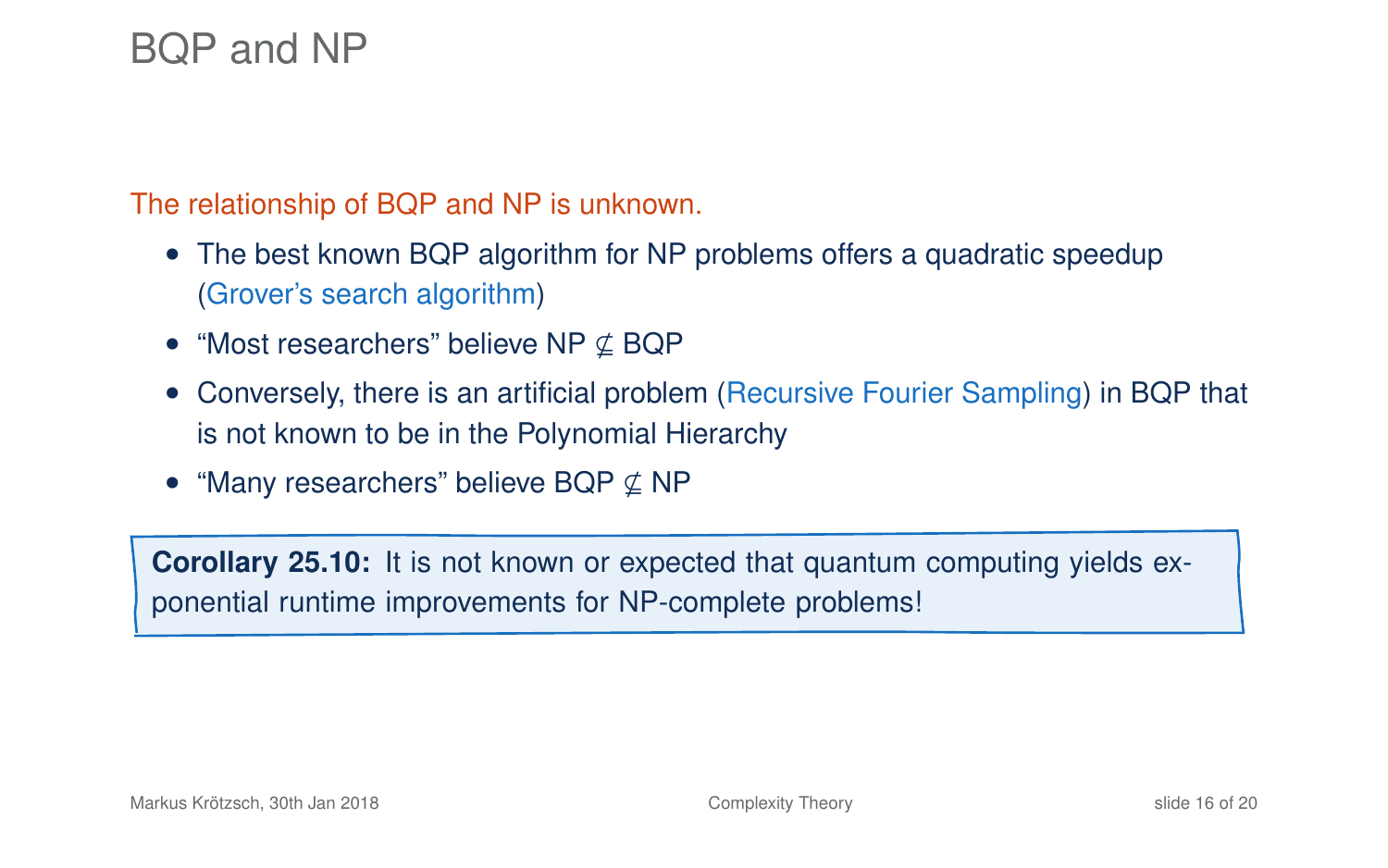## Quantum algorithms

There are a few known algorithms where quantum computing is expected to offer significant speed-ups over classical computers, for example: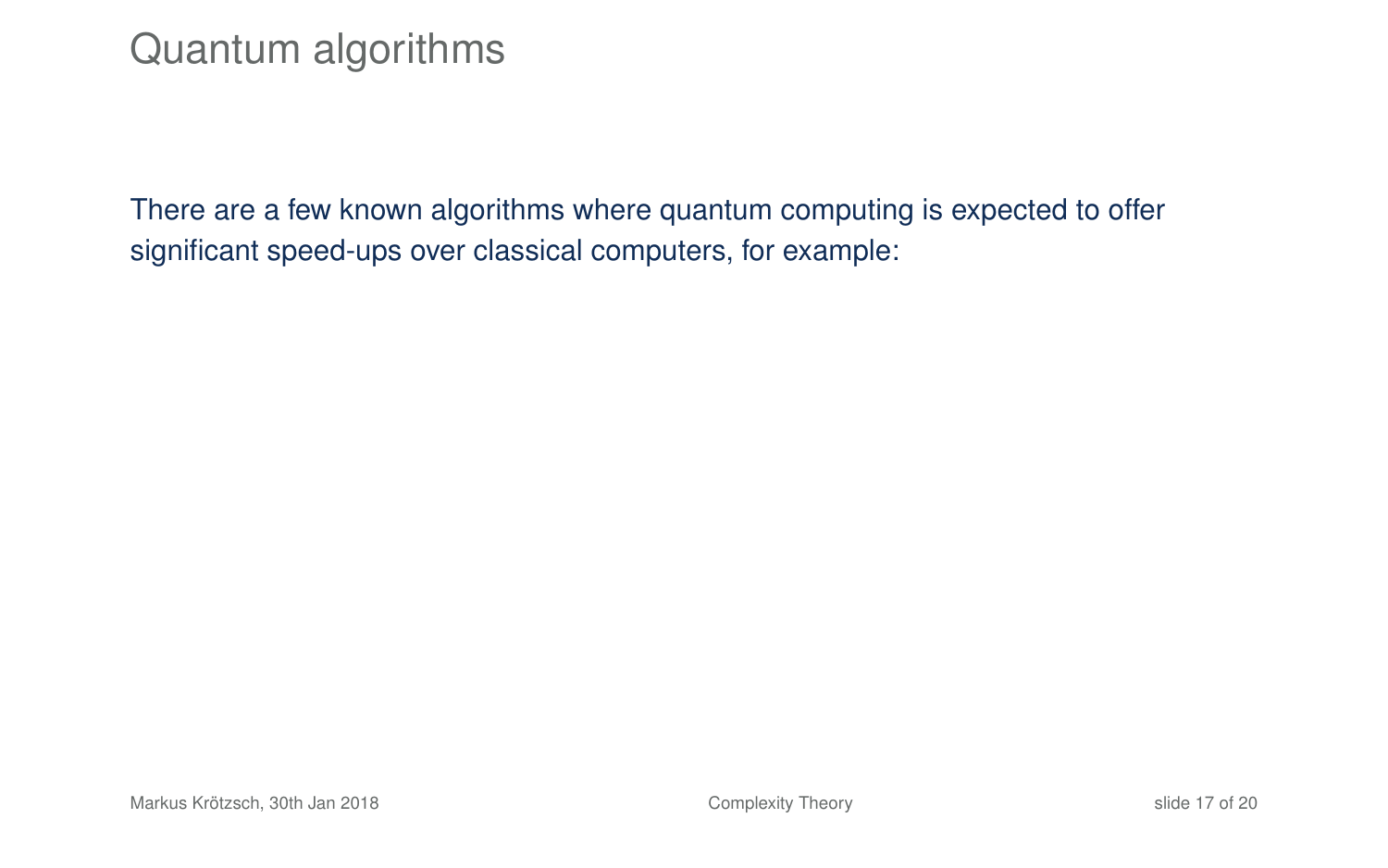## Quantum algorithms

There are a few known algorithms where quantum computing is expected to offer significant speed-ups over classical computers, for example:

• Grover's search: Solving Boolean circuit satisfiability

**Theorem 25.11:** There is a quantum algorithm that, given a Boolean circuit  $C$  of size  $n$ , runs in time  $O(\mathsf{poly}(n)2^{n/2})$ , and returns an input on which  $C$  evaluates to 1.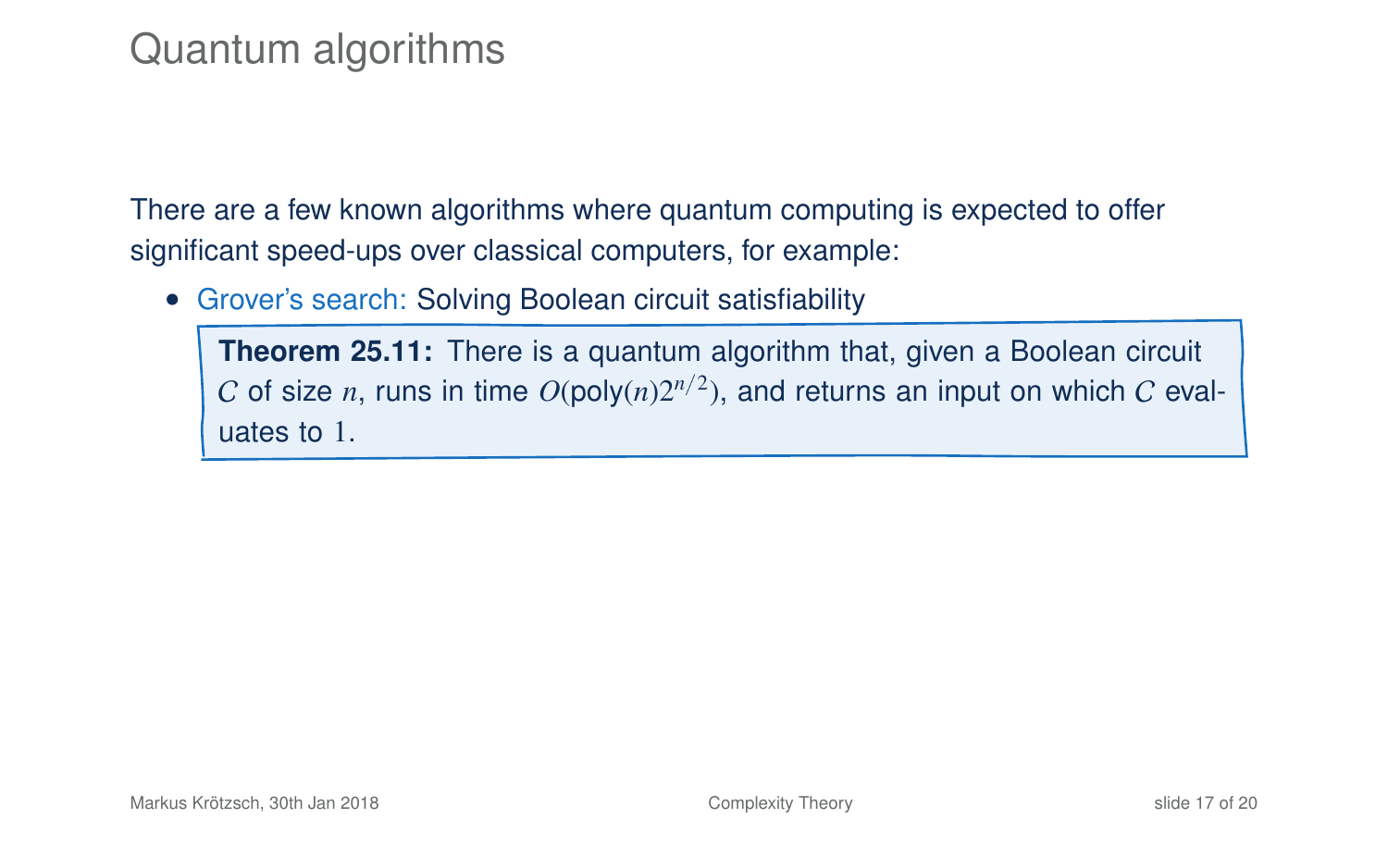## Quantum algorithms

There are a few known algorithms where quantum computing is expected to offer significant speed-ups over classical computers, for example:

• Grover's search: Solving Boolean circuit satisfiability

**Theorem 25.11:** There is a quantum algorithm that, given a Boolean circuit  $C$  of size  $n$ , runs in time  $O(\mathsf{poly}(n)2^{n/2})$ , and returns an input on which  $C$  evaluates to 1.

• Shor's algorithm: Polytime Integer Factorization

**Theorem 25.12:** There is a quantum algorithm that, given a natural number *N*, runs in time *O*(poly(log*N*)) and outputs the prime factors of *N*.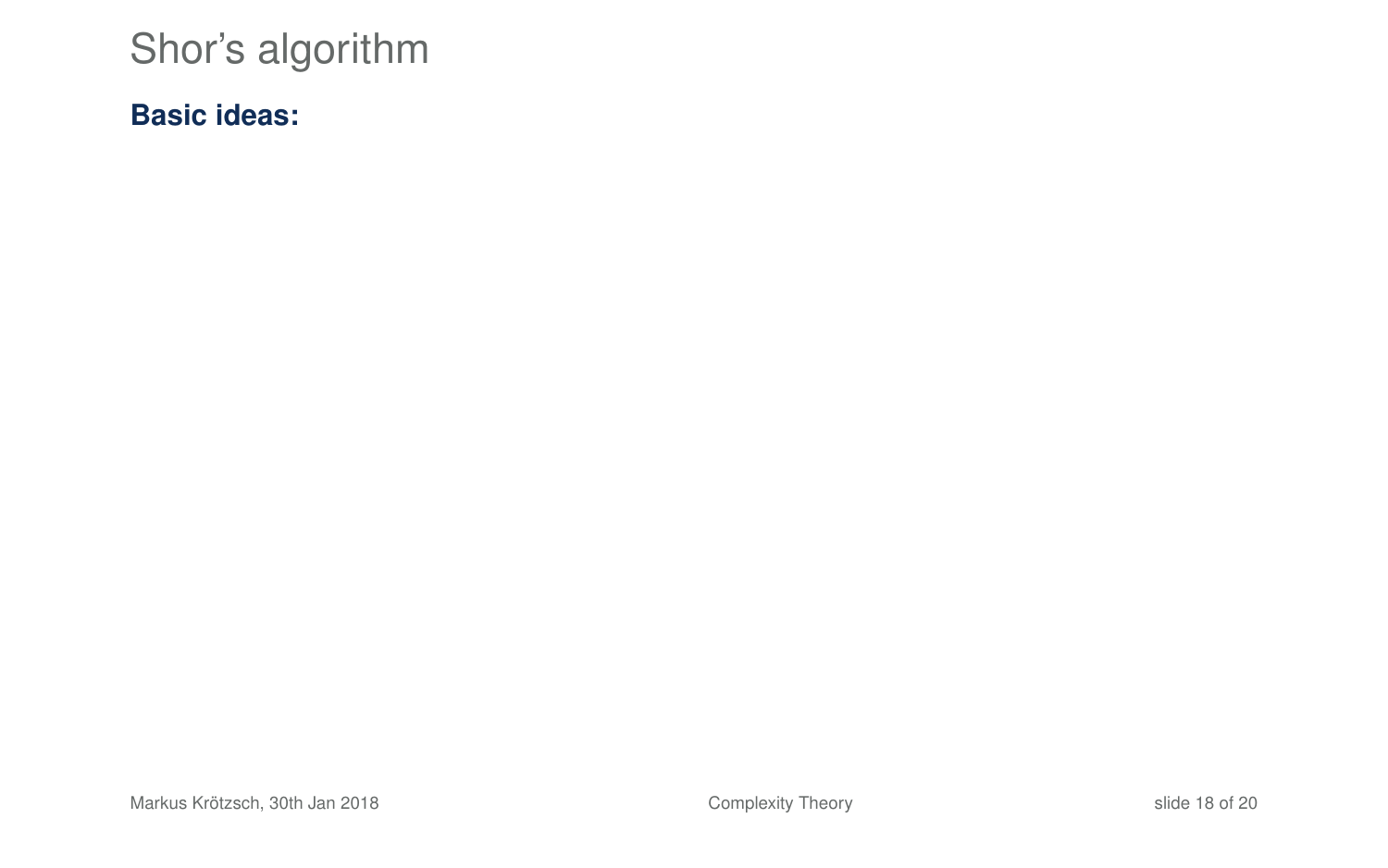### **Basic ideas:**

• It suffices to find a single prime factor. One can then divide by this factor and repeat the algorithm to find the rest.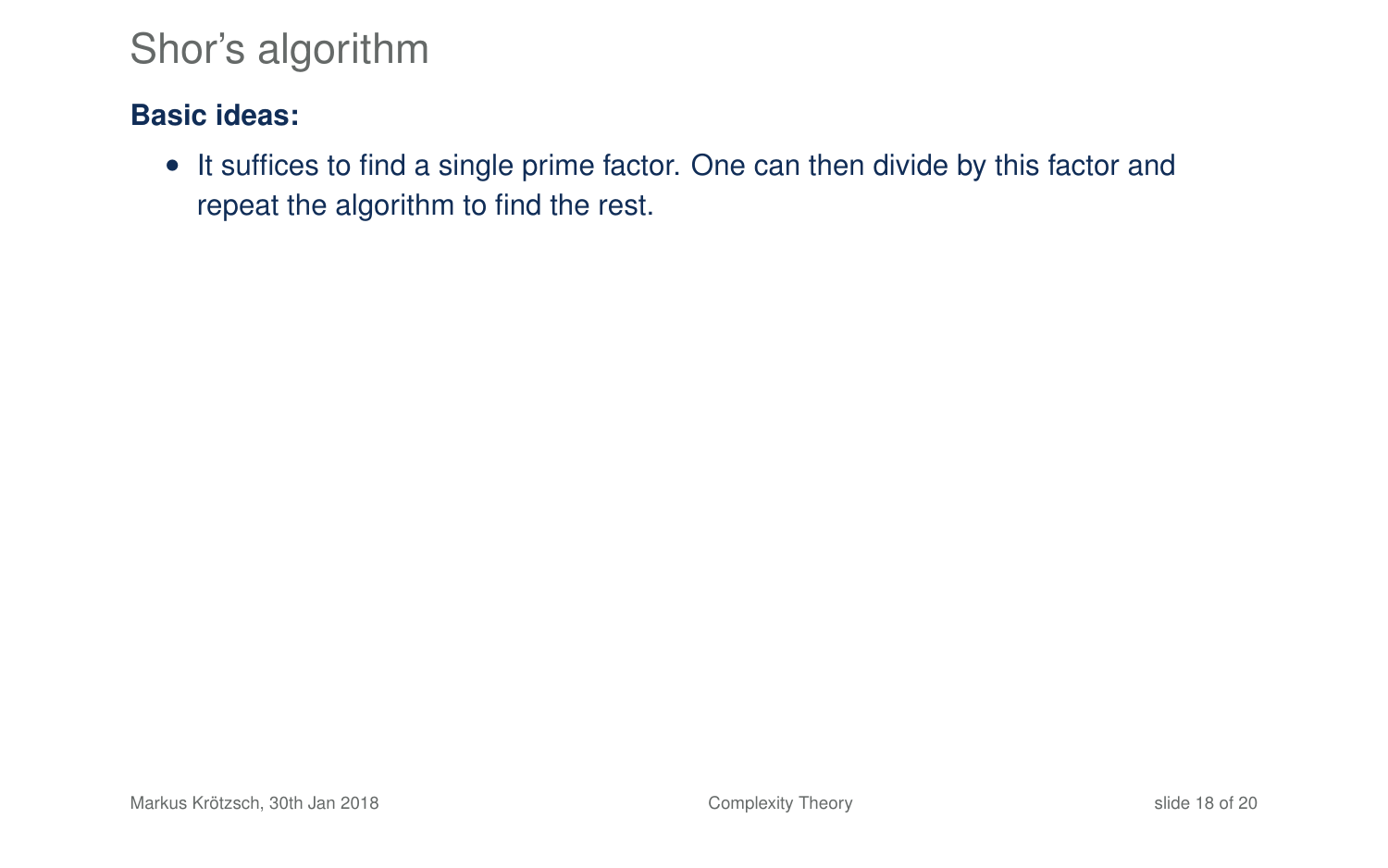- It suffices to find a single prime factor. One can then divide by this factor and repeat the algorithm to find the rest.
- One can solve this by computing, for random numbers *A*, the smallest *r* such that  $A^r = 1 \mod N$ . Such *r* is called the order of *A* mod *N*.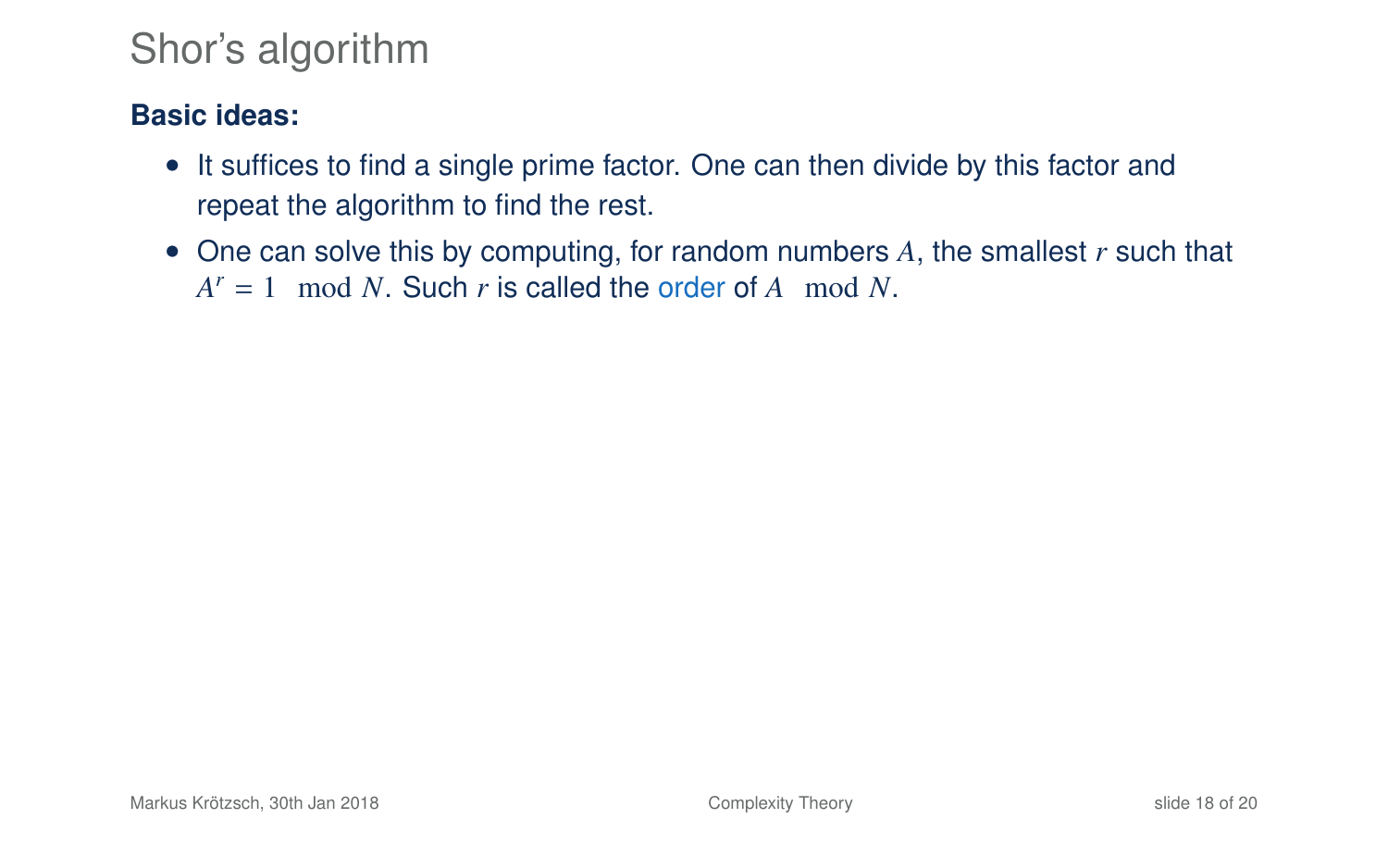- It suffices to find a single prime factor. One can then divide by this factor and repeat the algorithm to find the rest.
- One can solve this by computing, for random numbers *A*, the smallest *r* such that  $A^r = 1 \mod N$ . Such *r* is called the order of *A* mod *N*.
	- With high probability, *r* is even and *A <sup>r</sup>*/<sup>2</sup> − 1 has non-trivial common factors with *N*
	- We can compute such factors classically, e.g., with a greatest-common divisor computation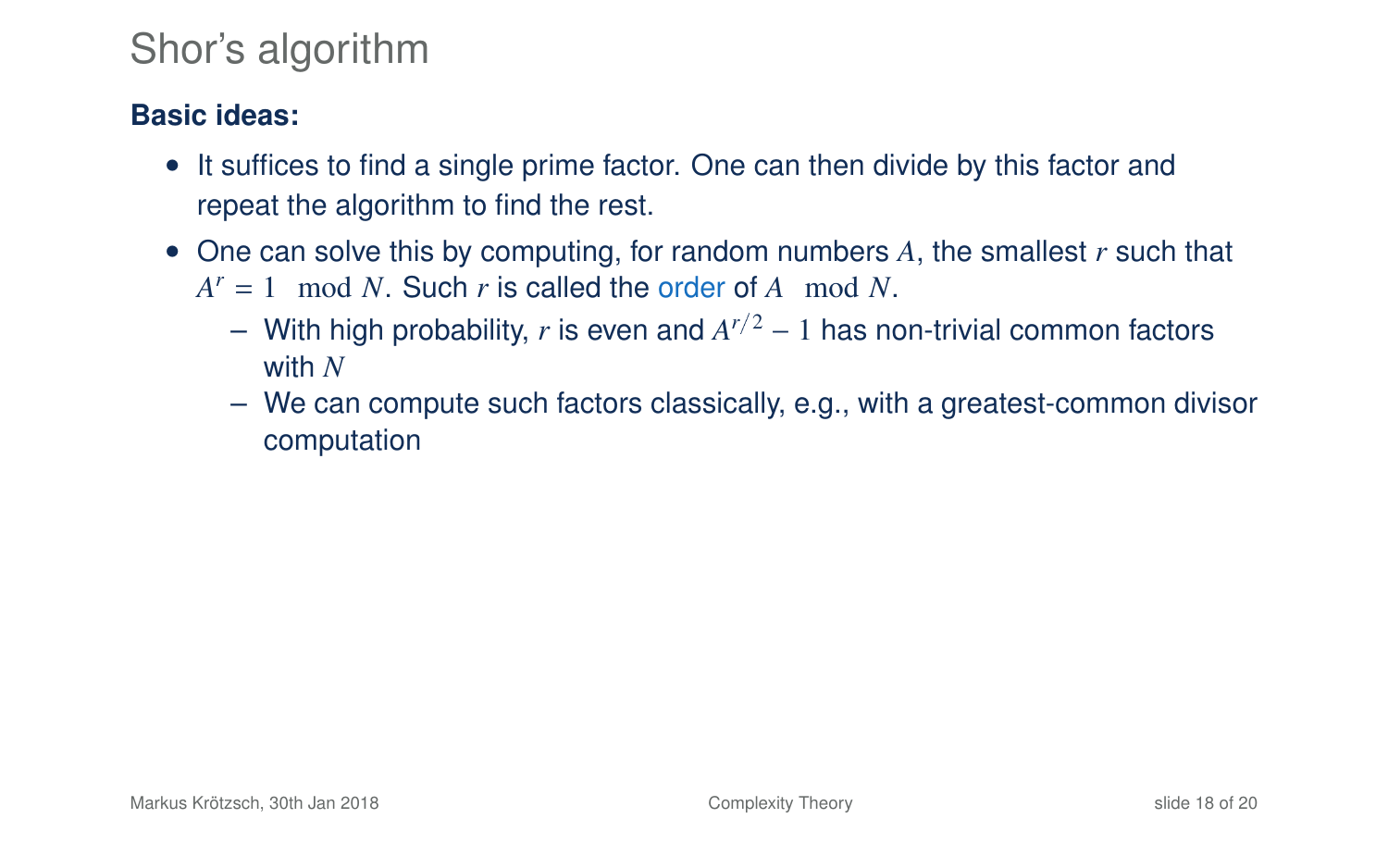- It suffices to find a single prime factor. One can then divide by this factor and repeat the algorithm to find the rest.
- One can solve this by computing, for random numbers *A*, the smallest *r* such that  $A^r = 1 \mod N$ . Such *r* is called the order of *A* mod *N*.
	- With high probability, *r* is even and *A <sup>r</sup>*/<sup>2</sup> − 1 has non-trivial common factors with *N*
	- We can compute such factors classically, e.g., with a greatest-common divisor computation
- The mapping  $A \mapsto A^k \mod N$  is computable in poly(log N) time classically (fast exponentiation)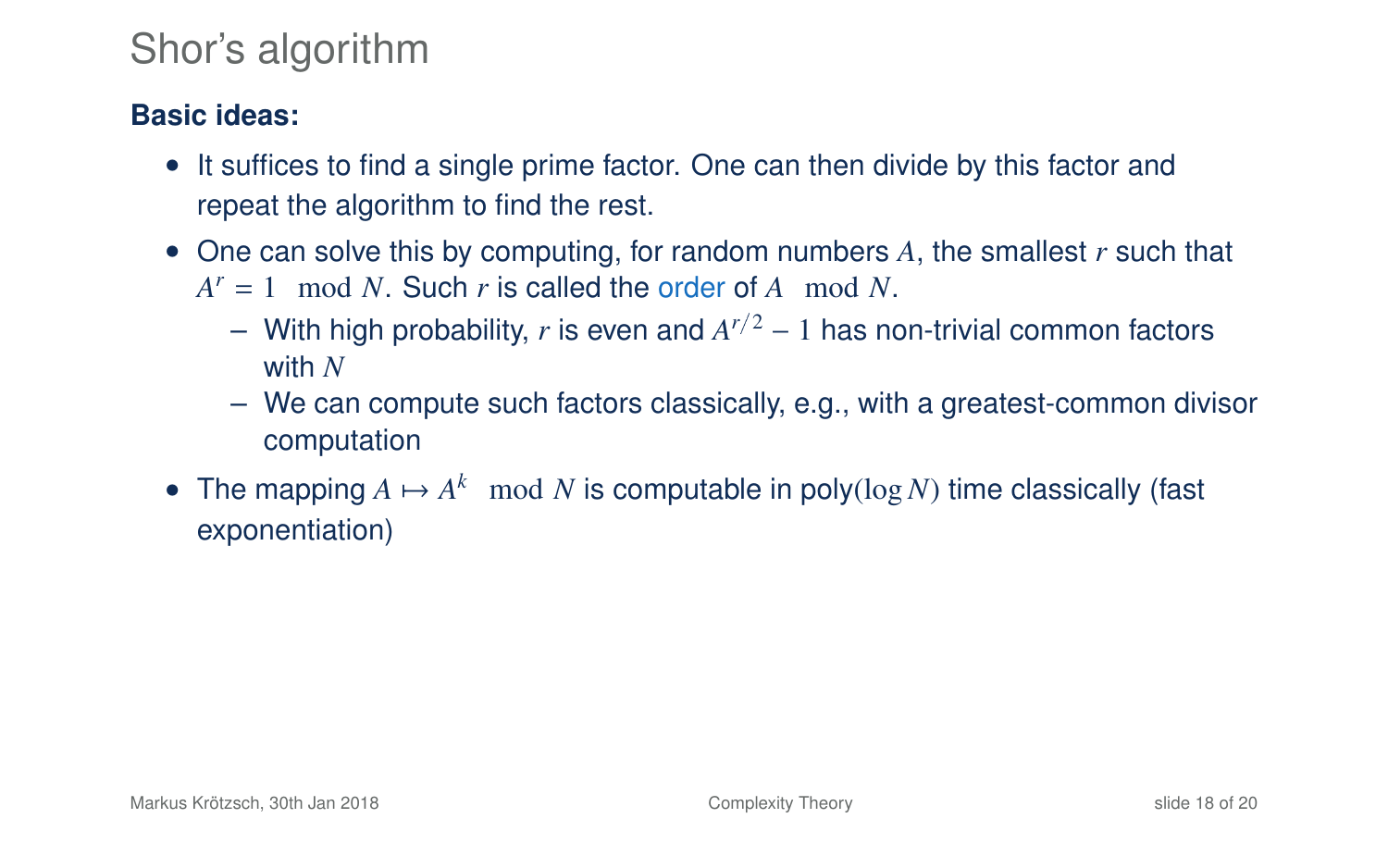### **Basic ideas:**

- It suffices to find a single prime factor. One can then divide by this factor and repeat the algorithm to find the rest.
- One can solve this by computing, for random numbers *A*, the smallest *r* such that  $A^r = 1 \mod N$ . Such *r* is called the order of *A* mod *N*.
	- With high probability, *r* is even and *A <sup>r</sup>*/<sup>2</sup> − 1 has non-trivial common factors with *N*
	- We can compute such factors classically, e.g., with a greatest-common divisor computation
- The mapping  $A \mapsto A^k \mod N$  is computable in poly(log N) time classically (fast exponentiation)

At this point, the algorithm becomes somewhat complicated ...

- The problem of finding the order is further related to the period of a periodic number series that can be expressed in a quantum state
- The period is determined using a technique known as Quantum Fourier Transform (QFT), used in many quantum algorithms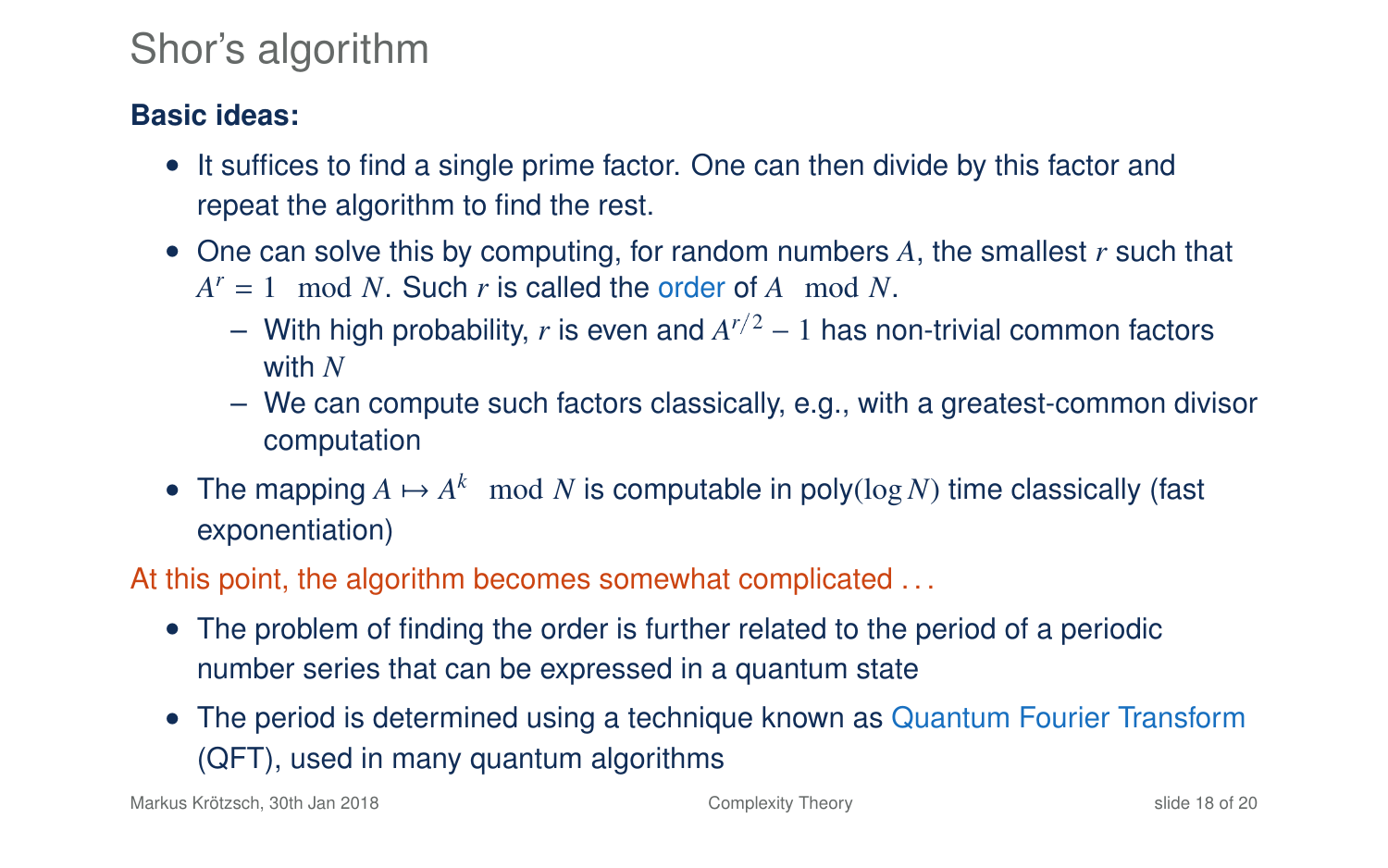## Shor's Algorithm: Discussion

- Shor's algorithm is of practical interest since it would allow us to break RSA-type asymmetric encryption
- However, it won't happen overnight ...
- ... and there are quantum algorithms for encryption that would be able to safe us
- Moreover, symmetric encryption methods would mostly stay safe